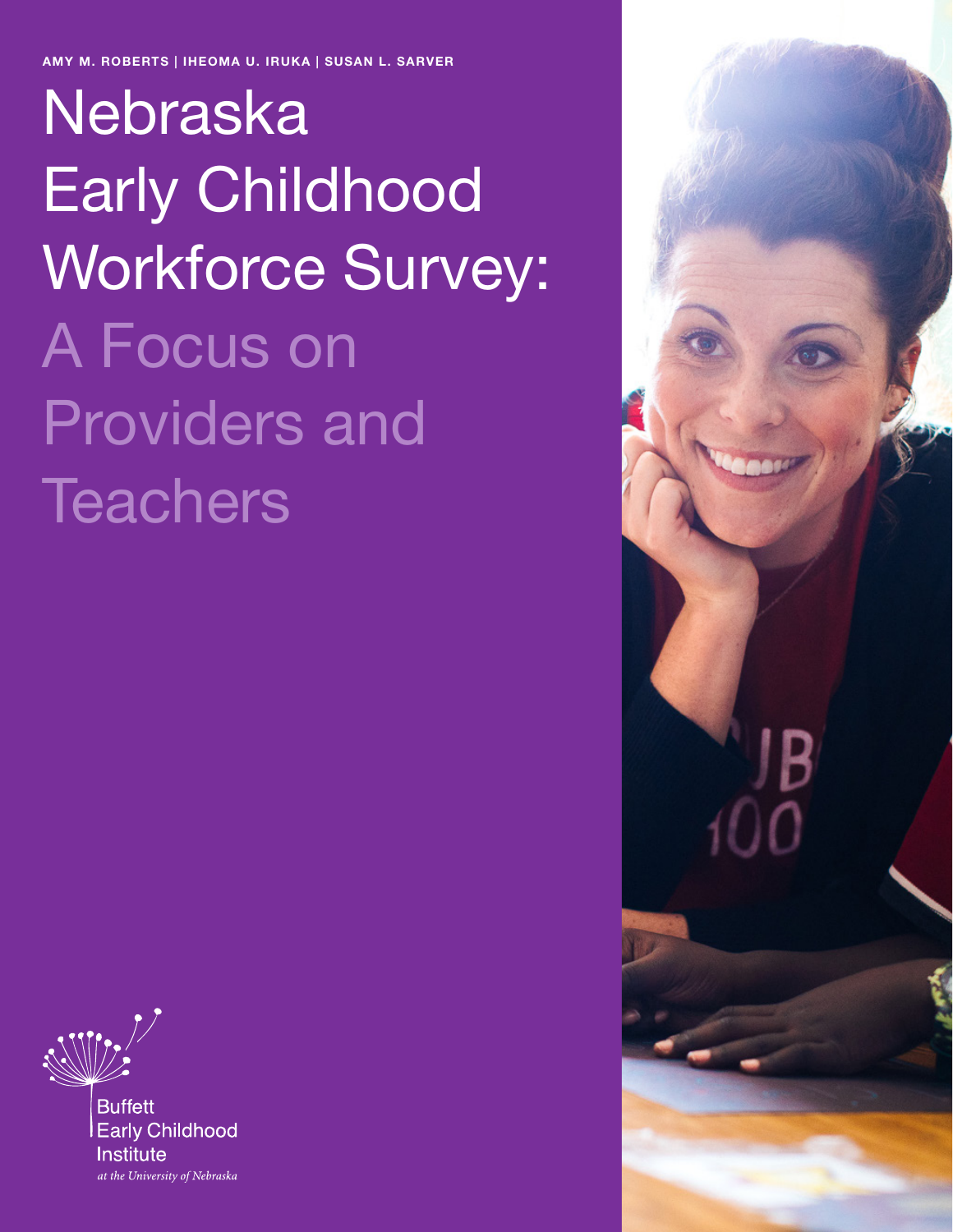### **ACKNOWLEDGMENTS**

Special thanks to:

The providers, teachers, administrators, and district leaders who participated in the survey and have devoted themselves to caring for and educating young children across Nebraska.

Julia Torquati, Alexandra Daro, Scott Bragg, Jungwon Eum, and Mindy Chadwell for their invaluable contributions.

The Holland Foundation for its support of the study.

The Bureau of Sociological Research at the University of Nebraska–Lincoln in collecting and entering data, especially Lindsey Witt-Swanson and Quan Zhou.

The Nebraska Department of Education and the Nebraska Association for the Education of Young Children for their input and support of the survey.

Colleagues at the Buffett Early Childhood Institute for their time and assistance.

**Copyright 2017 by Buffett Early Childhood Institute.**

**Permission is granted for use of this report with attribution to the Buffett Early Childhood Institute at the University of Nebraska. The appropriate citation for this report is: Roberts, A. M., Iruka, I. U., & Sarver, S. L. (2017). Nebraska Early Childhood Workforce Survey: A focus on providers and teachers. Retrieved from Buffett Early Childhood Institute website: http://buffettinstitute.nebraska.edu/workforce-survey.**

**The Buffett Early Childhood Institute at the University of Nebraska is dedicated to promoting the development and learning of children from birth through age 8. Our vision is to make Nebraska the best place in the nation to be a baby. Visit buffettinstitute.nebraska.edu for more information.**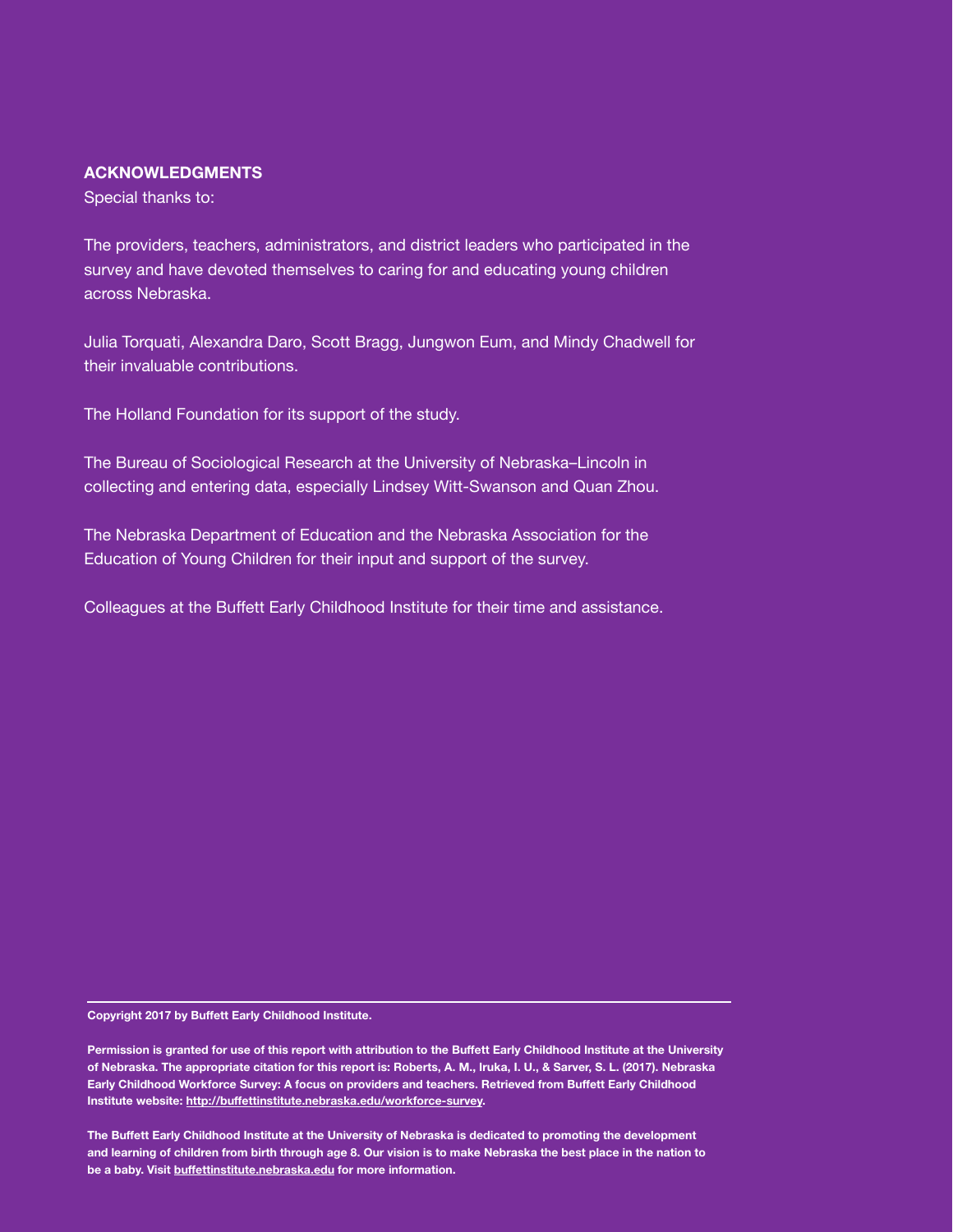**AMY M. ROBERTS | IHEOMA U. IRUKA | SUSAN L. SARVER**

Nebraska Early Childhood Workforce Survey: A Focus on Providers and **Teachers** 

SEPTEMBER 6, 2017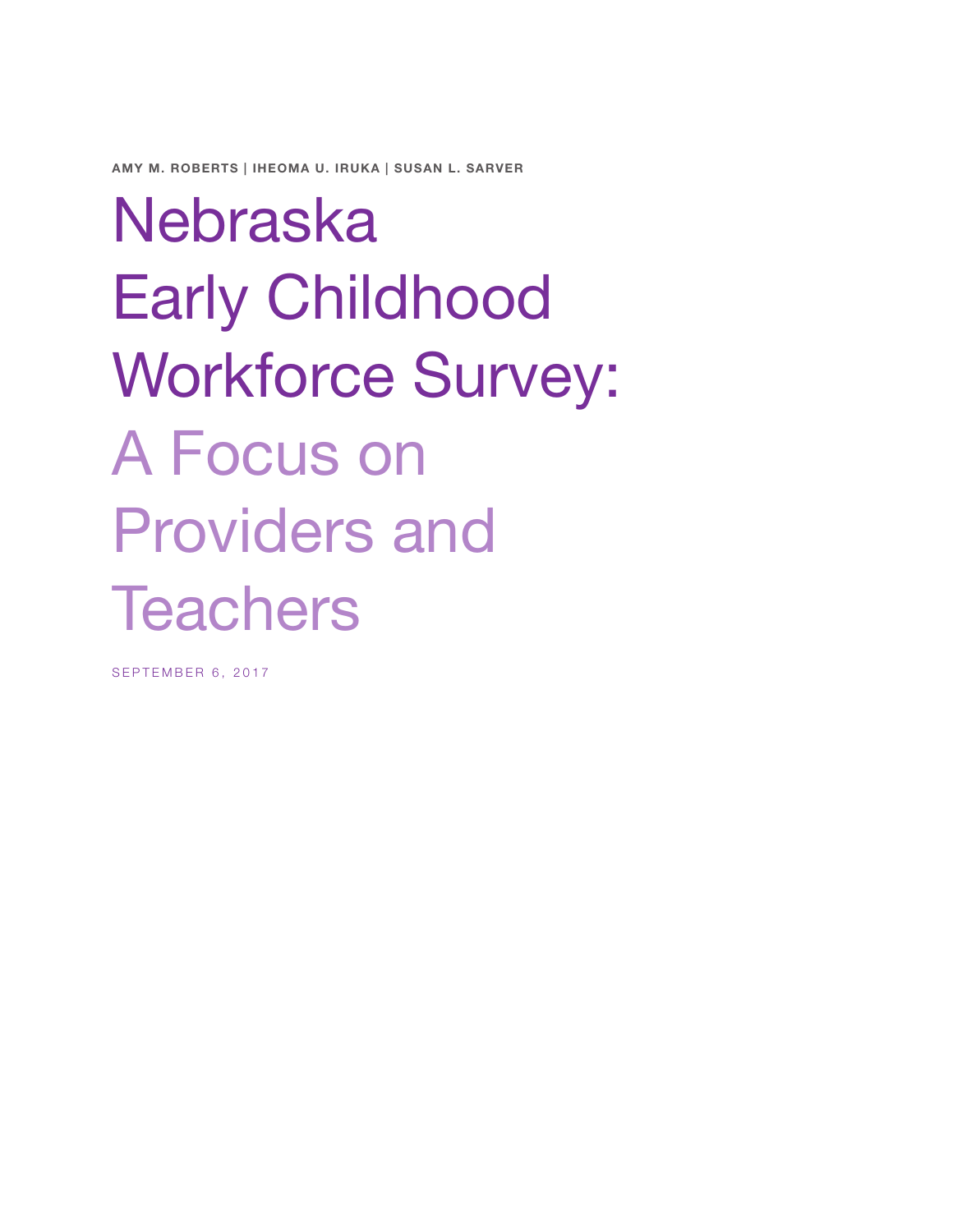# **Contents**

| Location, Auspice, and Child Characteristics             | 13 |
|----------------------------------------------------------|----|
|                                                          |    |
| Degree, Training, Tenure, and Child-Centered Beliefs  15 |    |
|                                                          |    |
|                                                          |    |
| Stress and Depression <b>Manual Excession</b> 22         |    |
|                                                          |    |
|                                                          |    |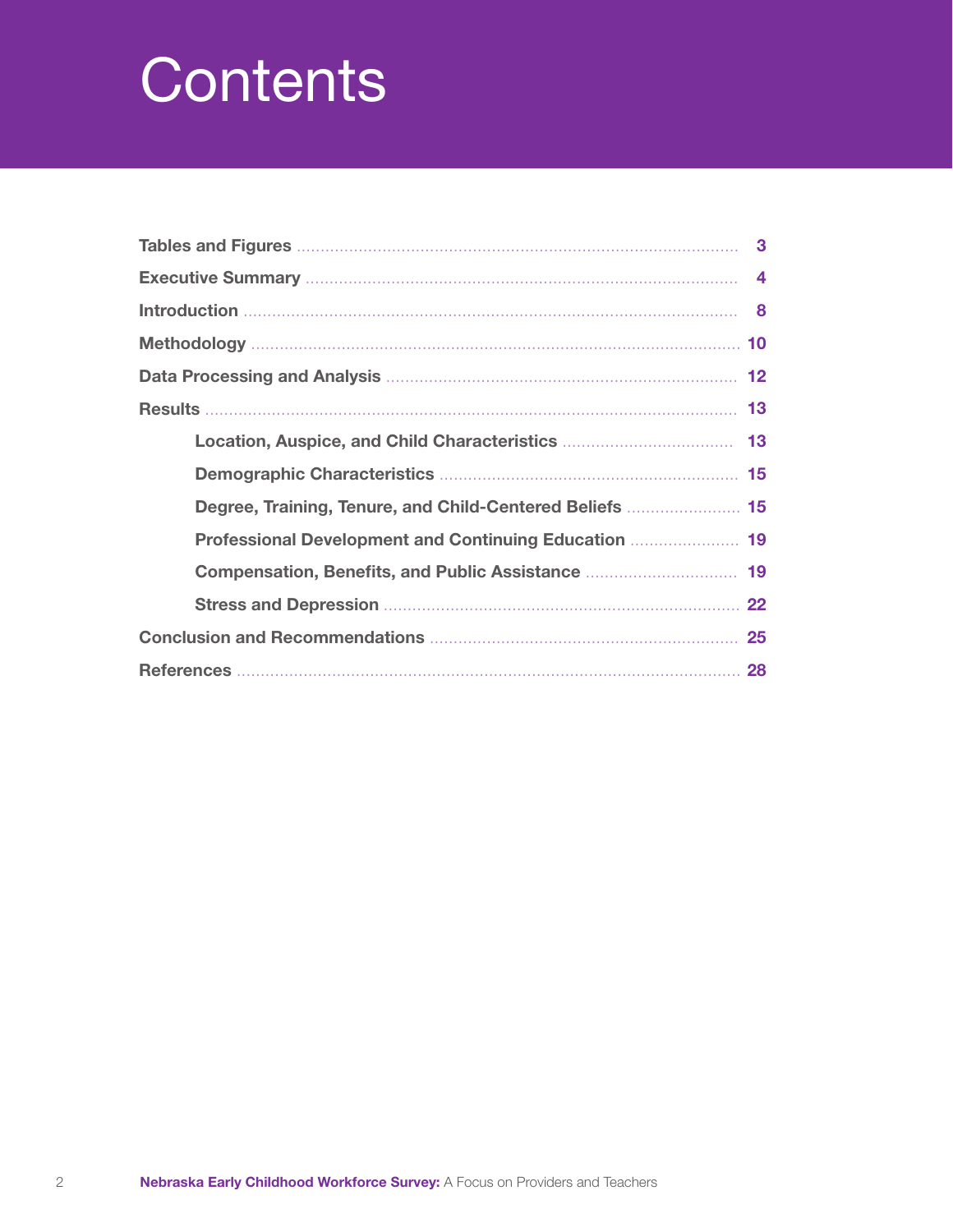### **TABLES**

| TABLE 1        | Summary of Respondents and Response Rates by Target Population  10 |    |
|----------------|--------------------------------------------------------------------|----|
| TABLE 2        |                                                                    |    |
| TABLE 3        |                                                                    |    |
| <b>TABLE 4</b> | Reported Majors Among Teachers With Degrees  17                    |    |
| TABLE 5        |                                                                    | 18 |
| TABLE 6        | Professional Development and Training Experiences  19              |    |
| TABLE 7        | Compensation, Time Working, and Multiple Job Status                | 20 |
| TABLE 8        | Utilization Rates of Public Assistance by Urbanicity and Setting   | 21 |
| TABLE 9        | Job Stress Means, Standard Deviations, and Ranges Across Settings  | 23 |
| TABLE 10       | Depressive Symptoms Across Settings and by Urbanicity  24          |    |

## **FIGURES**

| <b>FIGURE 1</b> Average Proportion of Children Receiving Free or Reduced Price Lunch     |  |
|------------------------------------------------------------------------------------------|--|
|                                                                                          |  |
|                                                                                          |  |
| <b>FIGURE 3</b> Teachers With Bachelor's Degrees (Home-Based, Center-Based) and          |  |
|                                                                                          |  |
| FIGURE 4 Teachers Feeling Well-Prepared to Work With Children by Age of Child  17        |  |
| <b>FIGURE 5</b> Teachers Feeling Well-Prepared to Work with Families by Age of Child  18 |  |
|                                                                                          |  |
|                                                                                          |  |
|                                                                                          |  |
|                                                                                          |  |
|                                                                                          |  |
|                                                                                          |  |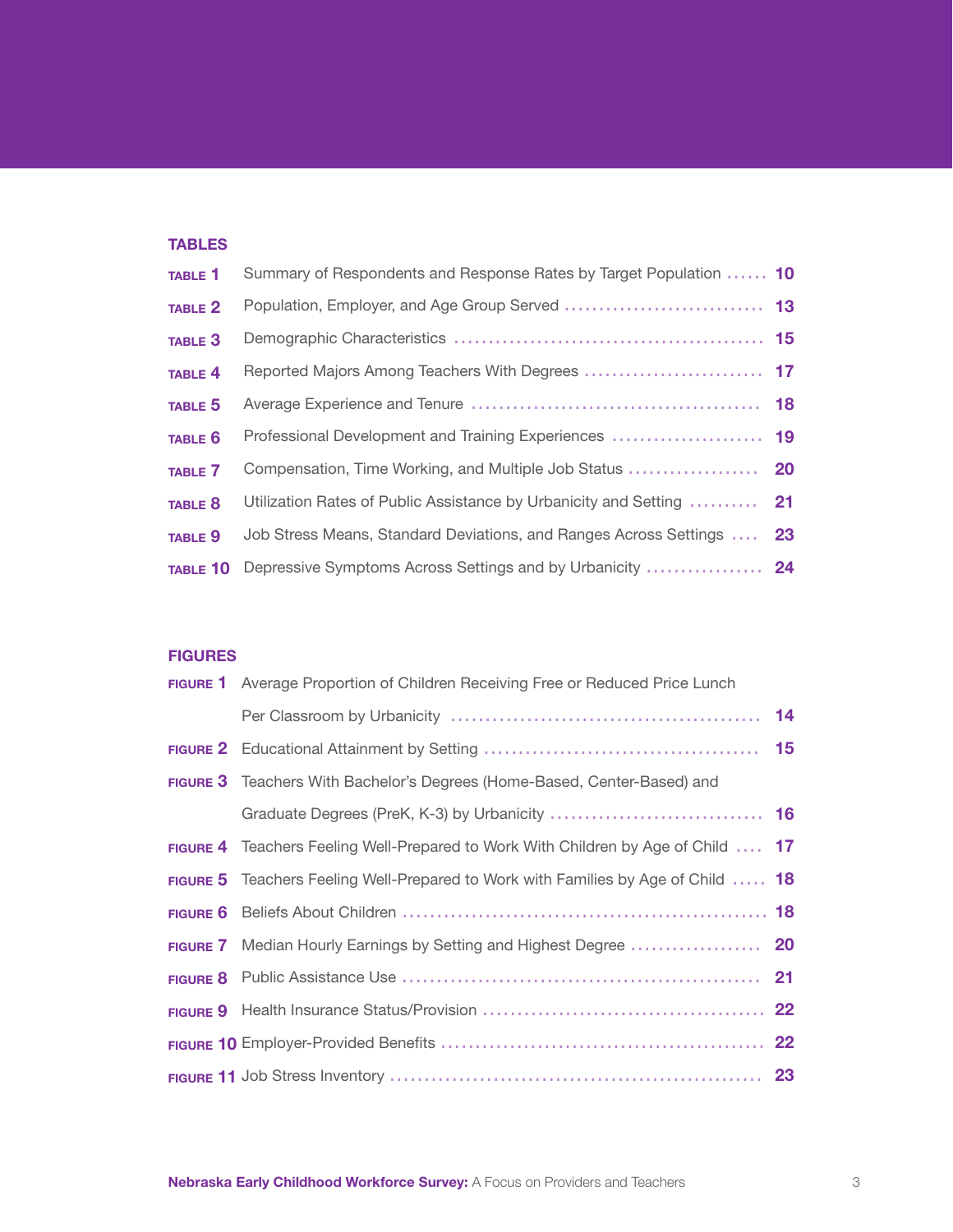## Executive Summary

The Nebraska Early Childhood Workforce Survey was undertaken by the Buffett Early Childhood Institute at the University of Nebraska to better understand the current status, working conditions, and attitudes of caregivers and teachers working with children from birth through Grade 3. Representing the largest and most comprehensive survey ever completed of the state's early childhood workforce, it provides important insight into the everyday challenges of the professionals who care for and educate our youngest citizens.

Research has long made clear the important role adults play in young children's lives. Children who form strong relationships with adults feel safe to explore their environments, which is essential to learning and development. The day-to-day interactions that occur between adults and young children advance children's language, critical thinking, social-emotional development, and children's success in school and life. Since nearly 80 percent of Nebraska children are enrolled in some type of early care and education during their early years, it is necessary to have a skilled, informed, and diverse workforce, across settings, to support children's development.

#### **s u r v e y g o a l s**

- 1. **Determine the status and distribution** of the current Nebraska early childhood workforce across settings, geography, and preparation;
- 2. **Determine the educational and demographic characteristics** of the early childhood workforce across settings;
- 3. **Determine working conditions and attitudes** of the early childhood workforce across settings; and
- 4. **Establish a baseline** for measuring the Buffett Institute's impact and effectiveness over time in ensuring a skilled, informed, and diverse early childhood workforce.

To accomplish these goals, more than 1,600 early care and education professionals from four settings—licensed home-based programs, licensed center-based programs, public PreKindergarten (PreK) programs, and elementary schools serving children in grades K-3—responded to our survey. Data collection occurred from May – August 2015 for home-based and center-based settings and November 2015 – February 2016 for schools (PreK and K-3).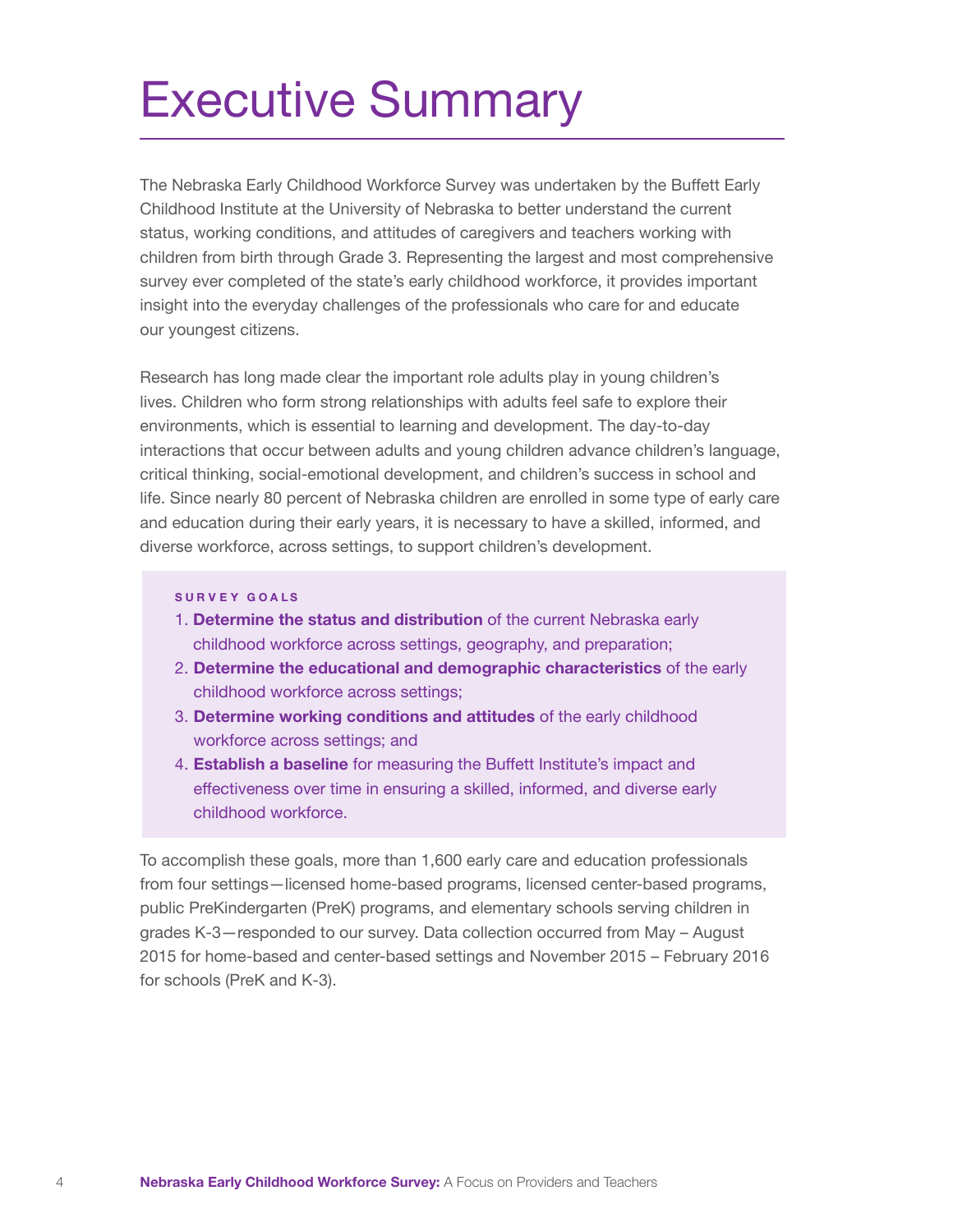### **FINDINGS**

## **1. Several areas of promise exist within the early care and education field in Nebraska.**

- $\bullet$  On average, teachers tend to have considerable experience in the field  $-12$ years or more—which demonstrates a commitment to their work.
- Teachers report engaging in a variety of trainings and professional development.
- Among all teachers with degrees, most majored in education-related fields.
- **2. Despite growing diversity in the background of Nebraska children, there is a lack of diversity among early childhood teaching staff.**
	- On average, 10% to 22% of students in the classroom are racially, ethnically, and culturally diverse.
	- The majority of Nebraska's early childhood providers and teachers are white across all settings.

## **3. At the beginning of their careers, not all teachers feel well-prepared to teach children and engage with families.**

- Between 50% and 73% of teachers felt well-prepared to teach at the beginning of their careers.
- Across settings, teachers felt more prepared to work with children than families.
- Home-based providers felt the most prepared to work with families, but the least prepared to teach children. PreK and K-3 teachers felt the most prepared to teach children, but K-3 teachers felt the least prepared to work with families.

## **4. Teachers' education varies by setting, age group served, and location. Valuable opportunities to obtain scholarships for higher education are under-utilized.**

- Nearly all PreK and K-3 teachers have bachelor's degrees, but less than half of home-based providers and center-based teachers have bachelor's degrees.
- Within center-based settings, more preschool teachers have advanced degrees than infant-toddler teachers.
- Urban teachers tend to have more advanced degrees than rural teachers across settings.
- Few teachers utilize T.E.A.C.H. (Teacher Education and Compensation Helps) scholarships, which are intended to increase access to higher education. At least a quarter of teachers across all settings are not familiar with T.E.A.C.H**.**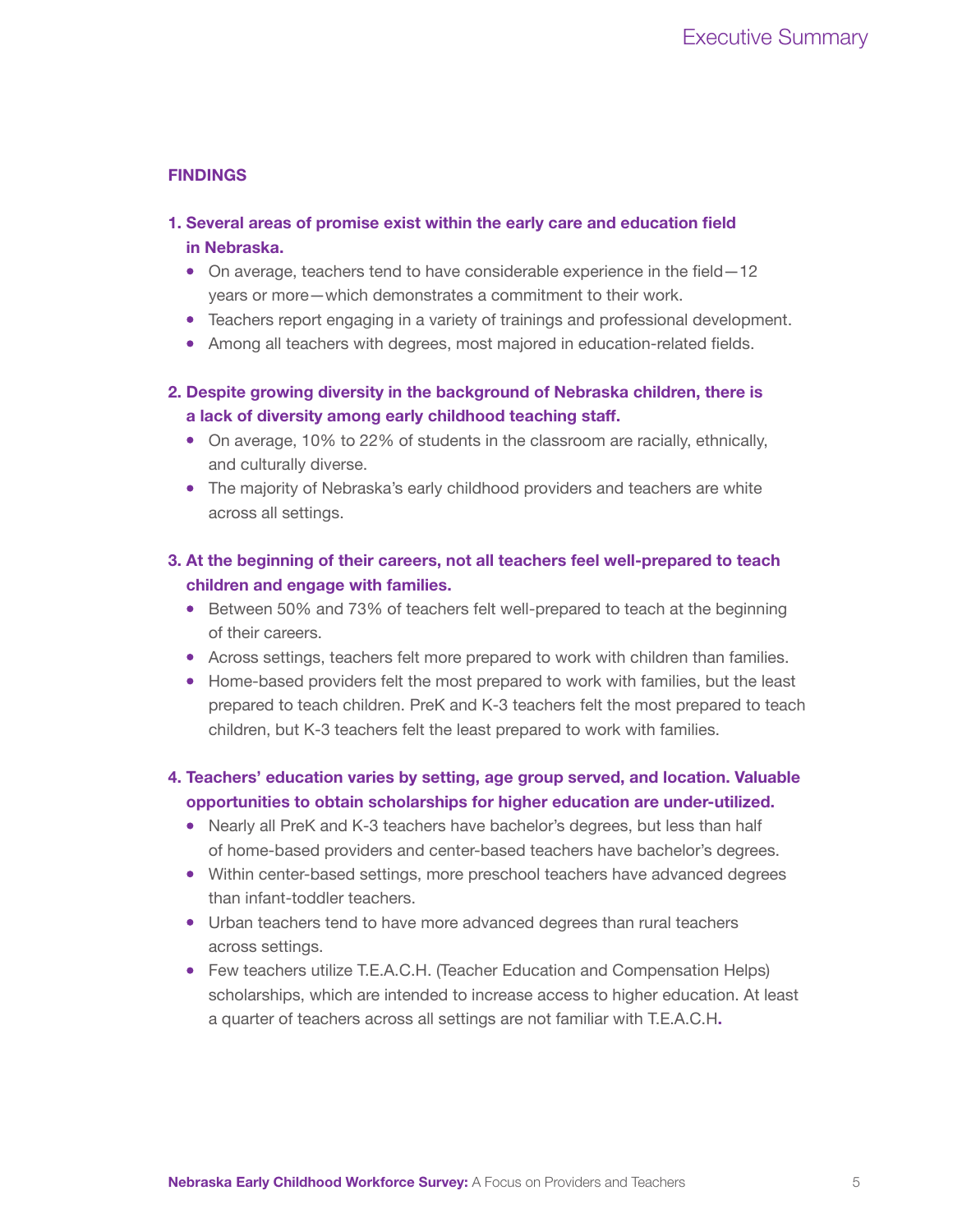- **5. Teachers do not consistently receive livable wages and employer-sponsored benefits, and some must rely on public assistance and second jobs.** 
	- Home-based providers and center-based teachers earn a median wage of \$11/hour, roughly half as much as PreK (\$21/hour) and K-3 teachers (\$23/hour).
	- Regardless of educational attainment, home-based providers and center-based teachers earn less than PreK and K-3 teachers.
	- Nearly 30% of home-based providers and 20% of center-based teachers utilize public assistance.
	- Home-based providers report working the most hours, with nearly 80% working more than 40 hours/week.
	- Nearly 20% of center-based, PreK, and K-3 teachers report holding multiple jobs; 12% of home-based providers report working multiple jobs.
	- Center-based teachers do not consistently receive employer-provided benefits. Less than half of all center-based teachers receive retirement benefits, health insurance, and paid maternity leave. Exactly half of all center-based teachers receive paid sick leave. Although nearly all PreK and K-3 teachers receive retirement, health, and sick leave benefits from their employers, fewer than half receive paid maternity leave.

### **6. Teachers in all settings report symptoms of stress and depression.**

- On average, teachers express mid-levels of stress.
- Some teachers in all settings experience high levels of stress and low levels of support.
- Eight to 11 percent of all early childhood educators report clinically significant depressive symptoms.
- Among center-based teachers, the risk for depression is highest among teachers working in urban settings. In our sample, rural teachers are more at risk for depression within home-based, PreK, and K-3 settings.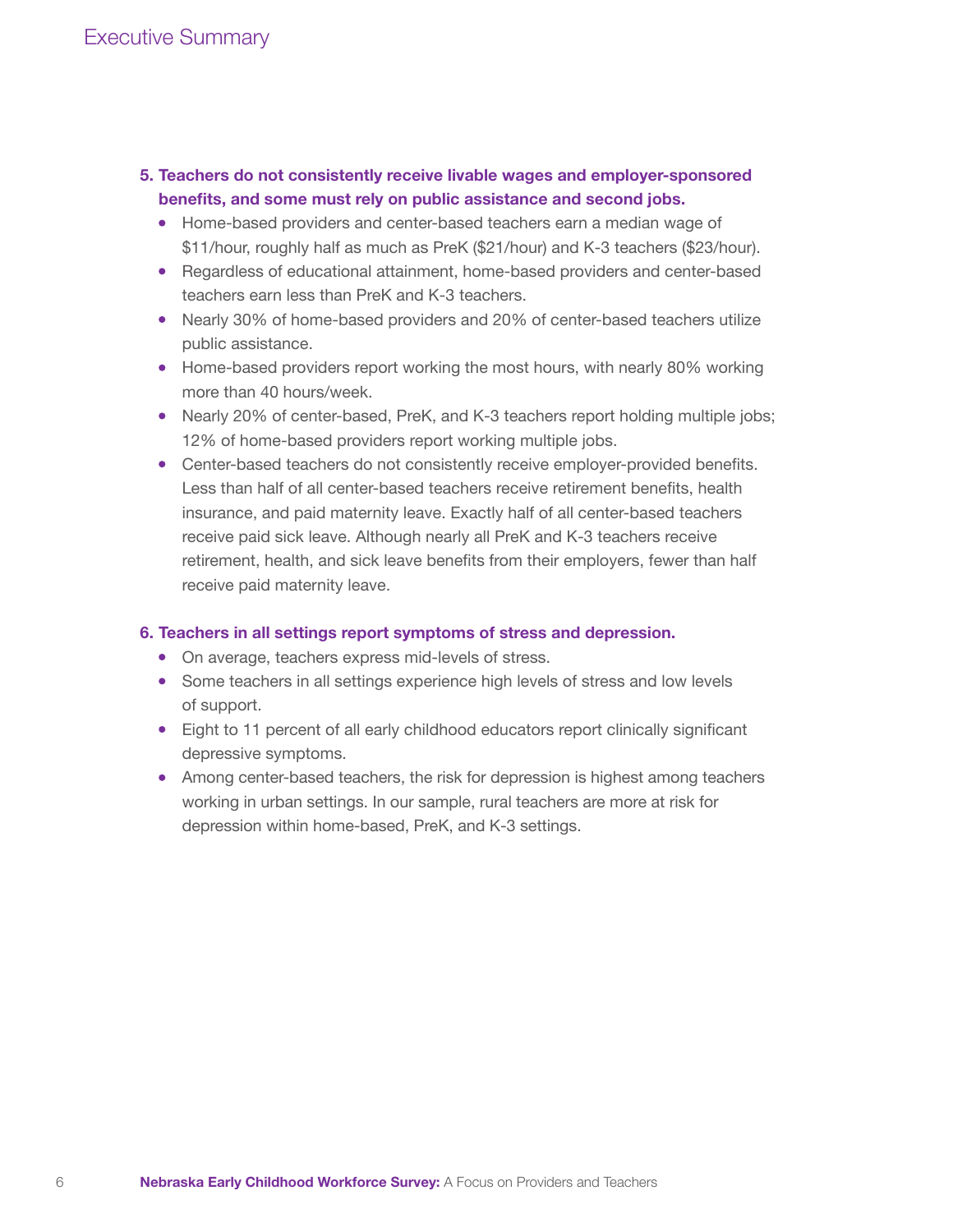### **CONCLUSION**

Decades of research demonstrate the critical importance of early relationships and meaningful interactions in young children's lives. If those working in the early childhood field do not have sufficient access to high-quality training, advanced degrees, and livable wages and benefits, Nebraska's children will not receive the benefits of high-quality early childhood care and education.

We recognize that simple solutions to these complex issues do not exist and that efforts to address these many needs must be systematic and sustained. We also know that this work will require the creative thinking and commitment of stakeholders, policymakers, and the public. Ultimately, we are confident that a sustained effort to strengthen Nebraska's early childhood workforce offers tremendous promise for transforming the lives of young children.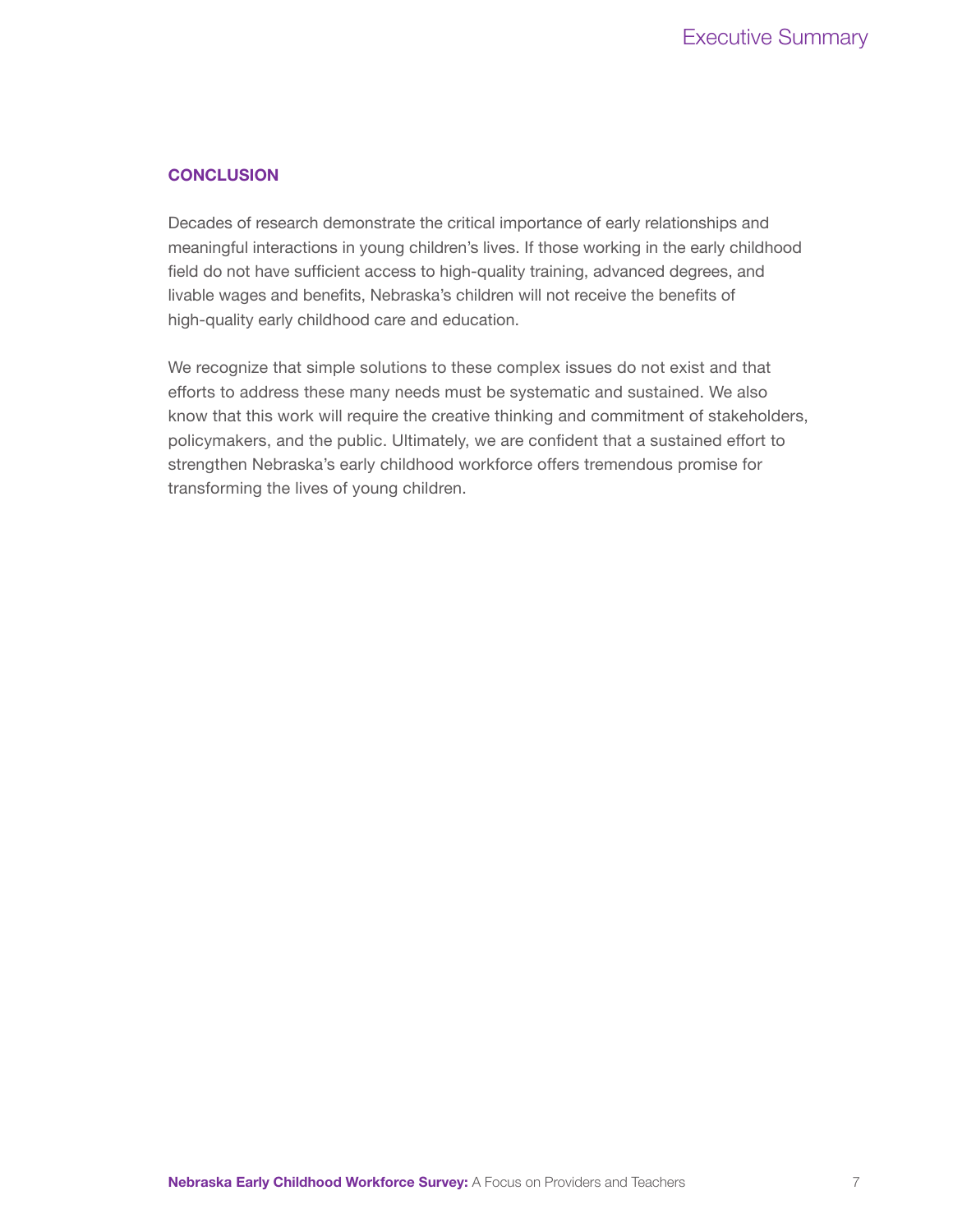## Introduction

Research and experience teach us that the first eight years of a child's life are crucial for a lifetime of success. Adults who provide high-quality care, instruction, and support during those years are fundamental to children achieving their potential and growing into confident and capable young people. The workforce planning and development program of the Buffett Early Childhood Institute at the University of Nebraska is committed to building a strong workforce of adults who care for, teach, nurture, and advance children's development through meaningful relationships and enduring experiences from birth through Grade 3. As part of this commitment, the Nebraska Early Childhood Workforce Survey was conducted by the Buffett Institute with assistance from the Bureau of Sociological Research (BOSR) at the University of Nebraska– Lincoln. The goal of the study was to characterize important features of the state's early childhood workforce (birth through Grade 3) at the individual and setting levels. More specifically, the project was guided by the following four aims:

- 1. **Determine the status and distribution** of the current Nebraska early childhood workforce across settings, geography, and preparation;
- 2. **Determine the educational and demographic characteristics** of the early childhood workforce across settings;
- 3. **Determine working conditions and attitudes** of the early childhood workforce across settings; and
- 4. **Establish a baseline** for measuring the Buffett Institute's impact and effectiveness over time in ensuring a skilled, informed, and diverse early childhood workforce.

To accomplish these goals, early care and education professionals were surveyed in the following settings: licensed home-based programs, licensed center-based programs, public PreKindergarten (PreK) programs, and elementary schools serving children in grades K-3. Questionnaires were completed by program administrators (i.e., principals, directors) as well as teachers and providers. This report focuses exclusively on teachers and providers; future reports will focus on administrators and programs. This survey provides an important first step toward ensuring a skilled, informed, and diverse early childhood workforce in Nebraska by documenting the current status of early childhood professionals across the state.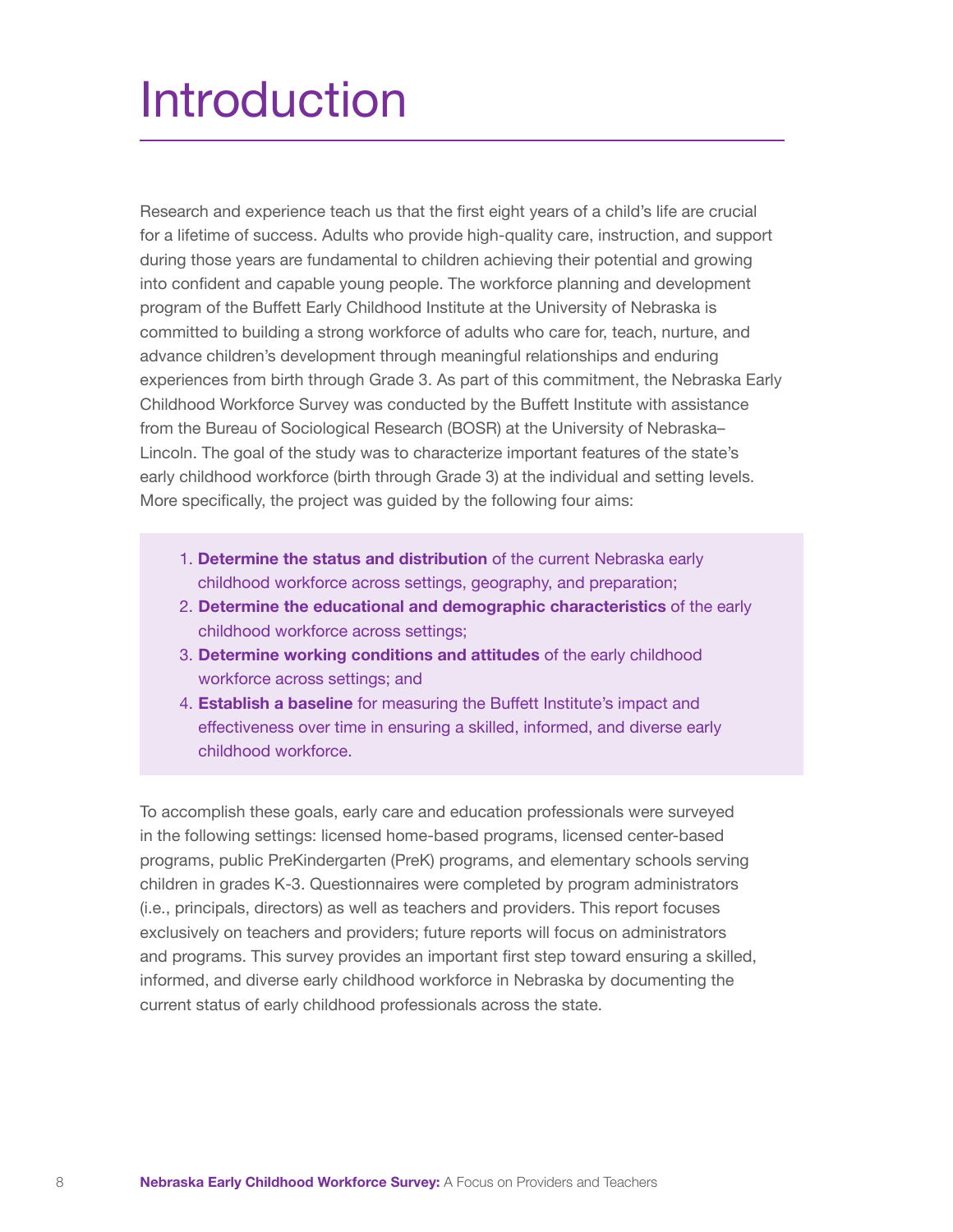#### **TERMINOLOGY**

Job titles of professionals working with young children are as varied as the settings in which this work takes place. As such, it is difficult to settle on one term shared by all professionals in the field. For example, child care providers are sometimes referred to as caregivers, babysitters, or teachers. The information provided in this report is an inclusive view of the early childhood workforce across the four main settings where children from birth through Grade 3 are under the care and supervision of a paid professional. This report uses the following terminology:

#### *Home-Based Providers*

Individuals working in licensed family child care homes, specifically Nebraska Department of Health and Human Services (DHHS) licensing definitions for Family Child Care Home I or Family Child Care Home II.

#### *Center-Based Teachers*

Individual classroom teachers in licensed public or private community child care centers, as determined by Nebraska DHHS licensing definitions for Child Care Center or Preschool.

#### *PreK Teachers*

Individual classroom teachers in school-based PreKindergarten settings (i.e., Nebraska Department of Education's Early Childhood Education Grant programs for preschool children).

### *K-3 Teachers*

Individual classroom teachers in public or private elementary schools accredited by the Nebraska Department of Education (NDE).

#### *Educators and Teachers*

Refers inclusively to all of the above individuals.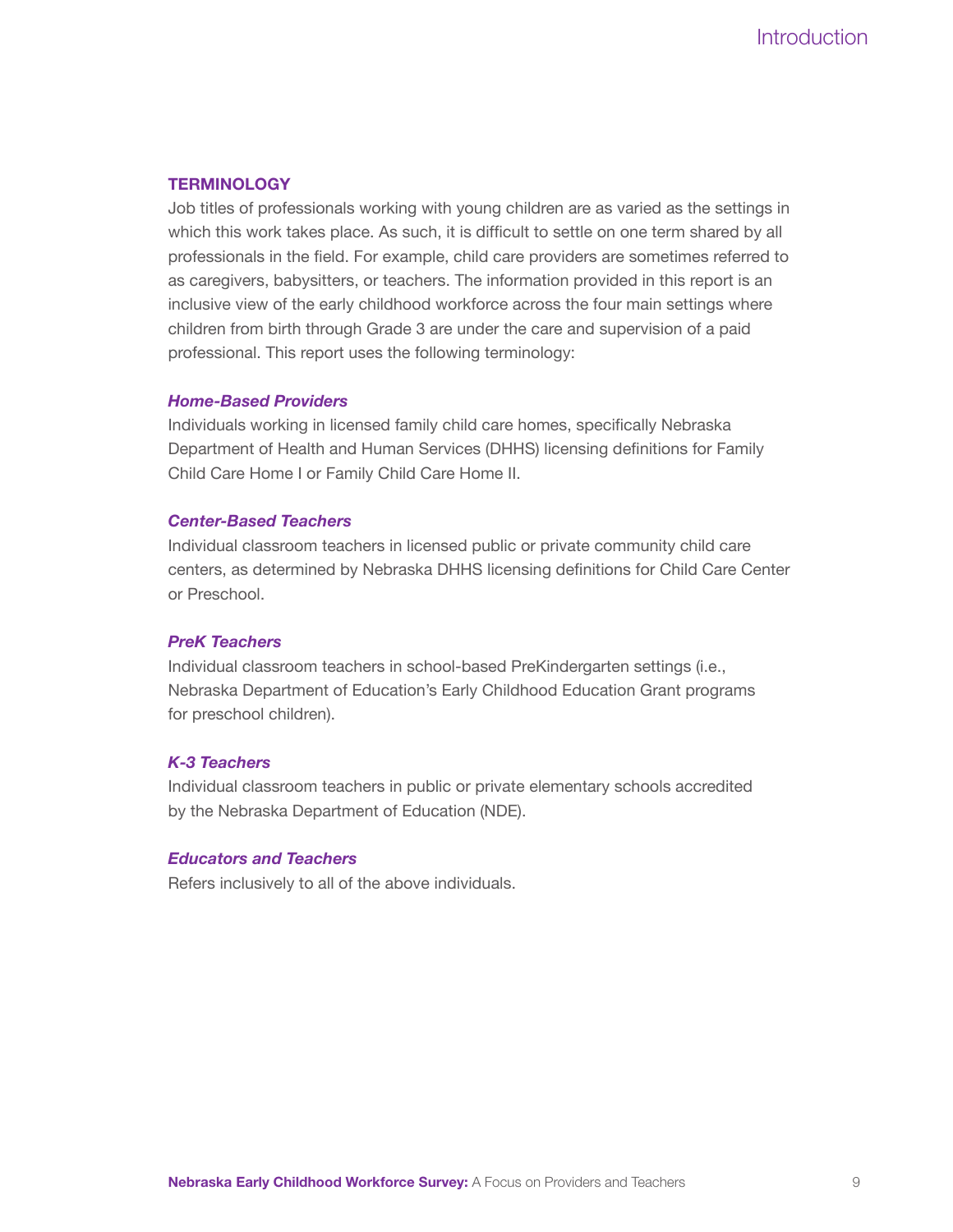## **Methodology**

For sampling purposes, the state was divided into six geographic regions consistent with previous Buffett Institute-led work (Buffett Early Childhood Institute and Gallup, 2016). Stratified random samples were derived for each region and setting type. Specifically, for licensed home-based and center-based programs, 50% of programs were randomly sampled from each region using lists of licensed programs provided by the Nebraska DHHS. For PreK programs, all programs in the state were sampled to ensure that programs receiving state funding, including Sixpence, a public-private partnership which funds locally based learning opportunities for children birth to age 3, were overrepresented in the sample. Finally, 50% of elementary schools without PreK were randomly selected to form the K-3 sample. School/program lists were obtained from the NDE website. Prior to data collection, permission to distribute surveys to PreK and K-3 teachers was granted by individual districts with review boards. Only one school district in the state declined to participate.

Data collection occurred from May – August 2015 for home-based and center-based settings and November 2015 – February 2016 for schools (PreK and K-3). Cover letters, surveys, pre-paid return envelopes, and a cash incentive of \$1 were mailed to all sampled programs. Reminder phone calls were made to all non-respondents with available telephone numbers and replacement survey packets were mailed. The Bureau of Sociological Research conducted all mailings, reminder phone calls, and data entry.

Surveys were created to gather information at the program level and the individual level. Directors or principals completed the program-level surveys for center-based programs, PreK programs, and schools. Directors or principals were asked to randomly distribute the individual teacher surveys to a lead teacher in each age group or grade level represented in the program or school. It was assumed that home-based providers were the director and lead teacher for the majority of programs; therefore, a combined survey of both program and individual level variables was sent to home-based providers.

| Setting                      | Respondents (n) | Response Rate (%) |
|------------------------------|-----------------|-------------------|
| <b>Home-Based Providers</b>  | 403             | 37.73             |
| <b>Center-Based Teachers</b> | 371             | n/a               |
| <b>PreK Teachers</b>         | 272             | 66.67             |
| K-3 Teachers                 | 594             | 55.51             |

**TABLE 1 |** SUMMARY OF RESPONDENTS AND RESPONSE RATES BY TARGET POPULATION

As shown in Table 1, response rates ranged from 38% among home-based providers to 67% among PreK teachers. Response rates were not calculated for center-based teachers because of the lack of information regarding how many teachers worked within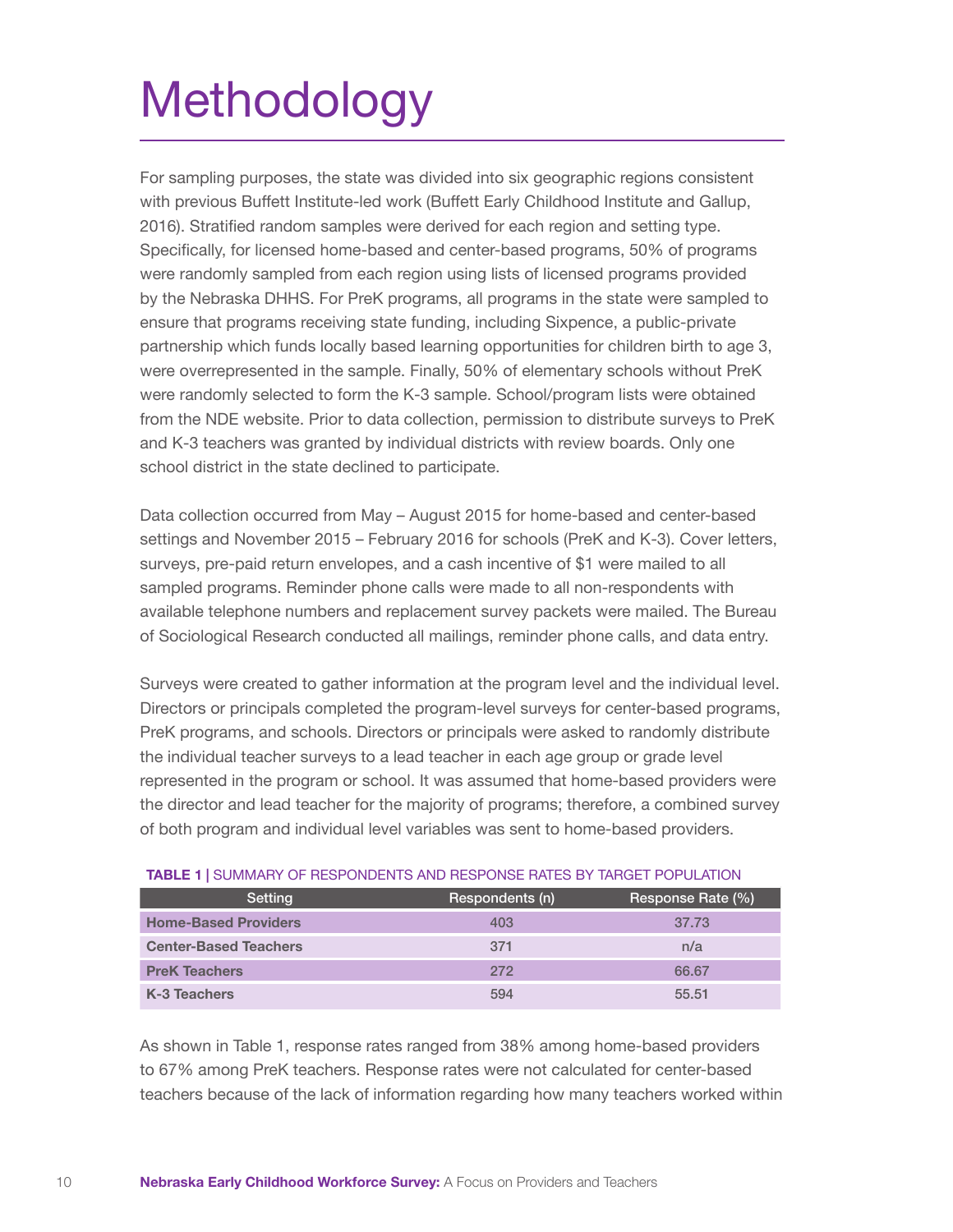specific centers. State licensing data does not provide classroom- or teacher-level information, only capacity for children.

#### **MEASURES**

Questions largely overlapped with the *National Survey of Early Care and Education* (NSECE Project Team, 2012) and other early childhood studies, such as the *Quality Interventions for Early Care and Education* (QUINCE) study (Bryant et al., 2009). Additional questions were added and modifications were made to address the goals of this survey and the Nebraska context. Survey items included, but were not limited to, program auspice, sponsorship, program funding, sources of child funding (subsidy, Title I, etc.), Quality Rating and Improvement System (QRIS) participation, operating schedule, accreditation, formal assessment and curriculum use, participation in T.E.A.C.H., and education support. Respondents also reported their education, experience, plans to pursue further training, plans to stay in the field, job stress, and depressive symptoms. Published measures are described in detail below.

### *Job Stress*

All teachers (home-based, center-based, PreK, and K-3) were asked about their job stress. The 51-item Child Care Worker Job Stress Inventory (Curbow, Spratt, Ungaretti, McDonnell, & Breckler, 2000) was shortened to a 20-item scale by Walter Gilliam (personal communication, August 2003) and maintains strong psychometric properties. The measure includes four subscales: Job Demands (i.e., "Children have behavior problems that are hard to deal with"), Job-Specific Demands (i.e., "I disagree with the policies at my center/school"), Job Resources (i.e., "I see that my work is making a difference with a child"), and Job Control (i.e., "I have control over the availability of supplies that I need"). Items were rated on a scale ranging from 1 (never) to 5 (most of the time) for Demands and Resources and a scale of 1 (very little) to 5 (very much) for Control. Job-Specific Demands were only collected for center-based, PreK, and K-3 teachers. Mean scores are presented for subscales. Scores indicate the extent to which teachers felt demands, resources, and control, with higher scores representing more of each.

#### *Beliefs*

The Parent Modernity Scale (Schaefer & Edgerton, 1985) was administered to all survey respondents to measure progressive versus traditional child rearing values. This scale measures whether the respondent has more "adult-centered"/traditional views of caring for children (i.e., "Children will not do the right thing unless they are told what to do") or more "child-centered"/progressive views (i.e., "Children learn best by doing things themselves rather than listening to others"). Responses range from 1 (strongly disagree)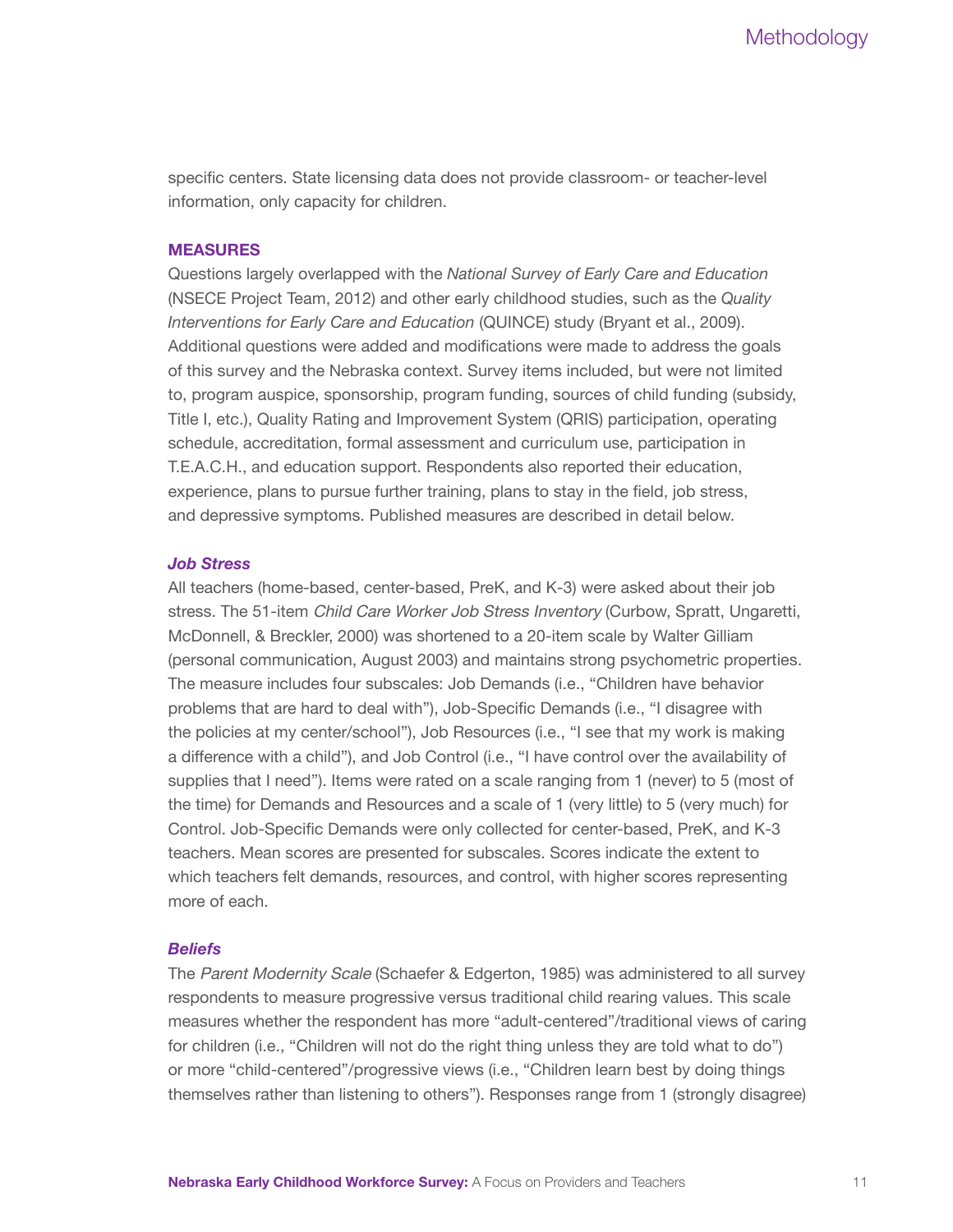to 5 (strongly agree). Higher scores reflect more adult-centered beliefs about raising children.

#### *Depressive Symptoms*

The Center for Epidemiologic Studies Depression Scale-10 item (CES-D-10; Radloff, 1977) was used to assess the depressive symptoms of all survey respondents. Respondents reported the extent to which they experienced 10 psychosocial indicators of depression in the past week using a 0 (rarely/none) to 3 (all the time) scale. Sample items included "I felt lonely" and "I had trouble keeping my mind on what I was doing." Scores were calculated and used to create categories of no symptoms (score  $= 0$ ), some symptoms (score = 1 or more), and depressed (score = 10 or above). Although scores above 10 suggest the respondent is depressed, it is not an official clinical diagnosis.

#### *Urbanicity*

Counties were classified based on the number of residents. The Urban/Metropolitan classification includes counties with 50,000 or more residents; the Large Town/ Micropolitan classification includes counties with between 10,000 and 49,999 residents; and the Small Town/Rural classification includes counties with less than 10,000 residents. Estimates are based on the most recent annual estimates, April 1, 2010 – July 1, 2015 (U.S. Census Bureau, 2016).

## Data Processing and Analysis

Descriptive analyses were conducted, including frequency distributions, crosstabulations, and measures of central tendency. The results are presented in the following tables and figures, organized by setting type. Unless otherwise noted, categorical variables are reported as percentages that represent the proportion of respondents within a particular setting. Where appropriate, means and standard deviations, denoted M(SD), are reported for continuous variables except for wage, where it was most appropriate to report medians. Valid percentages are reported and estimates are rounded and may not add up to 100%.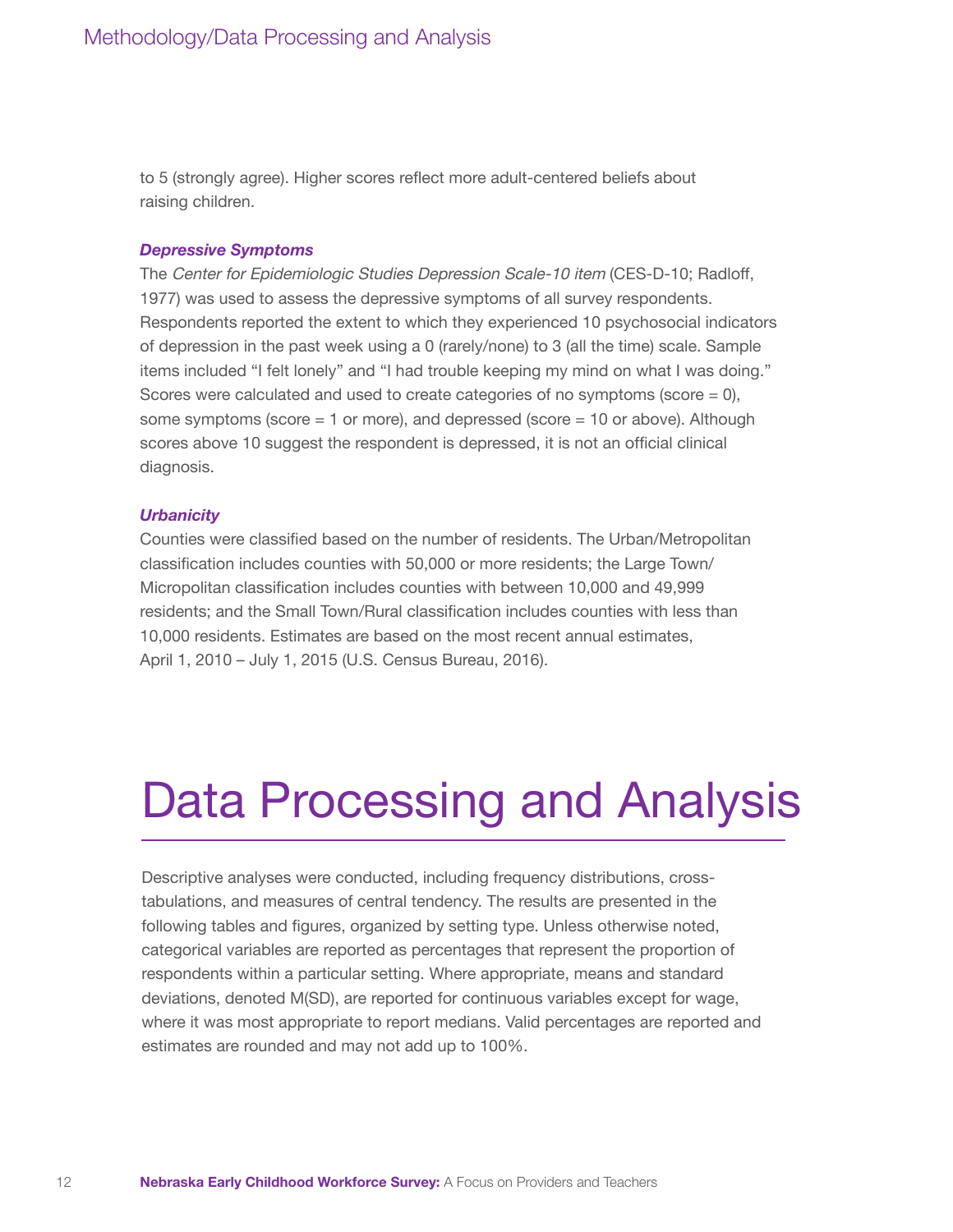## **Results**

## **LOCATION, AUSPICE, AND CHILD CHARACTERISTICS**

Educators responded to surveys from various regions across the state providing representation in urban/metropolitan, large town/micropolitan, and small town/rural areas. As shown in Table 2, the majority of center-based teachers worked in either private or public child care. Most PreK and K-3 teachers were employed by public schools, with a small portion in private or parochial schools. Home-based providers were not asked to report their employer, as it was assumed most were self-employed. As expected, most PreK teachers worked with preschool-aged children and most K-3 teachers worked with school-aged children. Home-based providers tended to work with children of multiple ages while most center-based teachers worked with preschool children or infants and toddlers.

|                                     | Home-Based | Center-Based | <b>PreK</b> | $K-3$    |
|-------------------------------------|------------|--------------|-------------|----------|
| <b>URBANICITY</b>                   |            |              |             |          |
| <b>Urban/Metropolitian</b>          | 40.2%      | 60.1%        | $37.1\%$    | $30.0\%$ |
| <b>Large Town/Micropolitan</b>      | 33.7%      | 28.0%        | $30.1\%$    | 39.1%    |
| <b>Small Town/Rural</b>             | 26.1%      | 11.9%        | 32.7%       | 31.0%    |
| <b>EMPLOYER</b>                     |            |              |             |          |
| <b>Public School</b>                | ۰.         | 7.6%         | 77.0%       | 83.2%    |
| <b>Parochial School</b>             |            | 5.0%         | 15.1%       | 15.0%    |
| <b>Early Head Start</b>             |            | 2.0%         | 0.4%        | $0.0\%$  |
| <b>Head Start</b>                   |            | 4.7%         | 1.9%        | $0.0\%$  |
| <b>Public Child Care/Preschool</b>  |            | 28.1%        | 1.1%        | $0.0\%$  |
| <b>Private Child Care/Preschool</b> |            | 44.2%        | $3.0\%$     | 0.7%     |
| <b>Other</b>                        |            | 8.5%         | 1.5%        | 1.2%     |
| <b>AGE GROUP SERVED</b>             |            |              |             |          |
| Infant/Toddler $(0-3)$              | 22.3%      | 35.4%        | 1.9%        | 0.5%     |
| Preschool (3-5)                     | 6.8%       | 51.1%        | 91.8%       | 0.7%     |
| <b>School Age</b>                   | 1.0%       | 7.2%         | 1.9%        | 97.6%    |
| <b>Multiple Age Groups</b>          | 69.9%      | 6.4%         | 4.5%        | $1.2\%$  |

#### **TABLE 2 |** POPULATION, EMPLOYER, AND AGE GROUP SERVED

Home-based providers had an average class size of 10 (SD =  $4.26$ ). Among home-based providers, class sizes were mostly consistent across the state; however, home-based class sizes were slightly larger in small town/rural areas than urban/ metropolitan areas ( $M = 12$  vs. 9 children). In terms of child demographic characteristics, home-based classrooms, on average, were composed of 10.3% children of color, 3.8% English language learners (ELL), 12.2% children receiving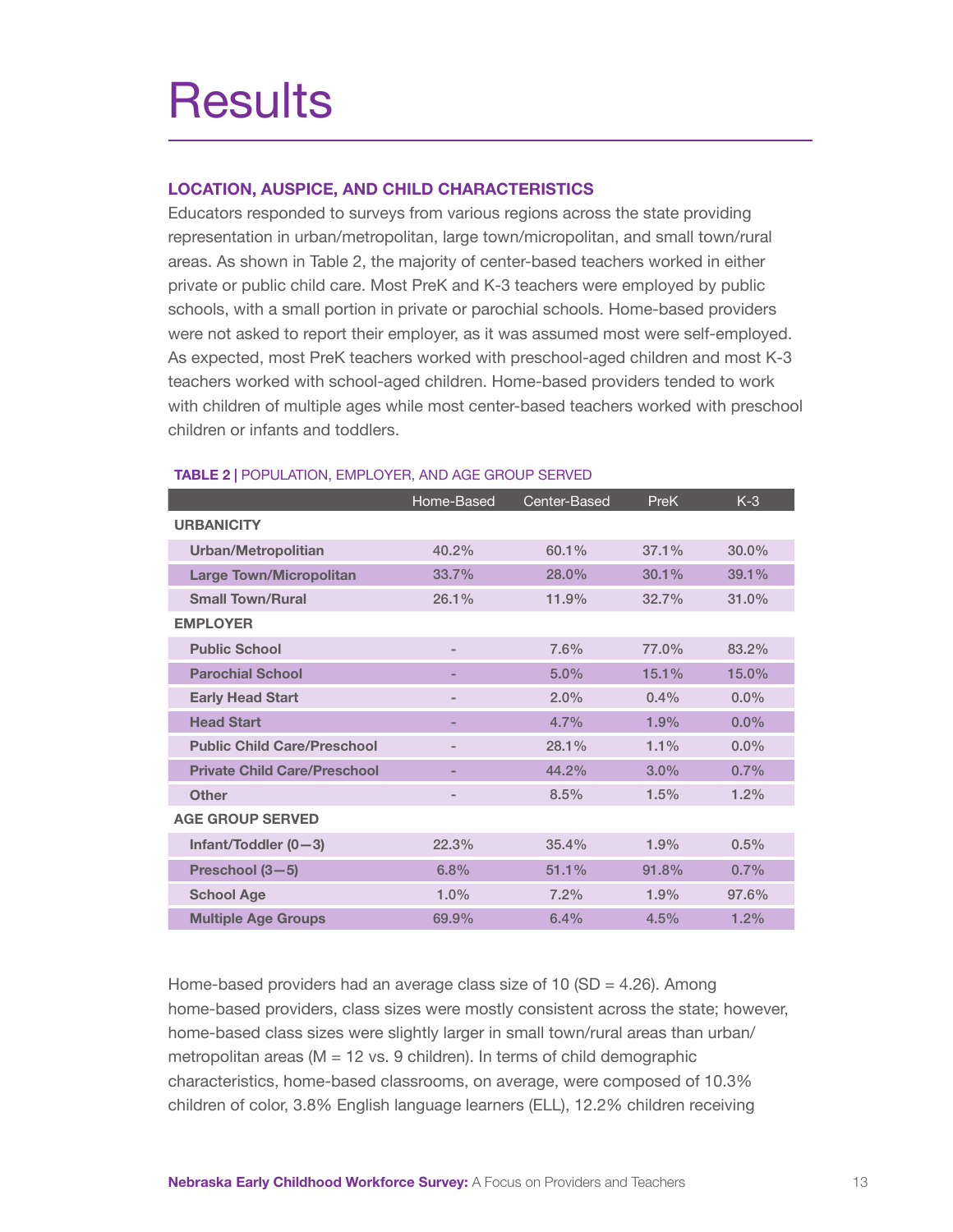## **Results**

child care subsidy, 10.5% children receiving free or reduced price lunch, and 3.1% children with Individualized Education Programs (IEPs) or Individual Family Service Plans (IFSPs). Center-based teachers had an average class size of 17 (SD = 14.37), which varied by the age group served. Consistent with licensing ratio guidelines, the average class size for center-based teachers working with infants and toddlers was 11 (SD = 10.36) and preschool children was 19 (SD = 12.43). Average class sizes were mostly consistent across the state, with the smallest class sizes in large towns  $(M = 15$  children) and the largest class sizes in urban areas  $(M = 19$  children). On average, center-based classrooms were composed of 22.3% children of color, 10.0% ELL, 26.1% children receiving child care subsidy, 25.4% children receiving free or reduced price lunch, and 6.0% children with IEPs or IFSPs.

PreK teachers had average class sizes of  $22$  (SD =  $9.09$ ) and K-3 teachers had average class sizes of 17 (SD = 5.41). PreK class sizes were consistent across the state while K-3 class sizes were smallest in small town/rural areas  $(M = 14)$  and largest in urban/ metropolitan areas ( $M = 20$ ). On average, PreK classrooms were composed of 20.4% children of color, 12.3% ELL, 9.8% children receiving child care subsidy, 38.5% children receiving free or reduced price lunch, and 18.5% children with IEPs. The higher percentages in these classrooms are likely because grant funding for state PreKindergarten programs prioritizes children with risk factors. On average, K-3 classrooms were composed of 14.7% children of color, 7.5% ELL, 8.0% children receiving child care subsidy, 34.3% children receiving free or reduced price lunch, and 12.2% children with IEPs.



#### **FIGURE 1 |** AVERAGE PROPORTION OF CHILDREN RECEIVING FREE OR REDUCED PRICE LUNCH PER CLASSROOM BY URBANICITY

In most settings, more classrooms were composed of children receiving free or reduced price lunches in small town/rural areas and large town/micropolitan areas as compared with urban areas (Figure 1).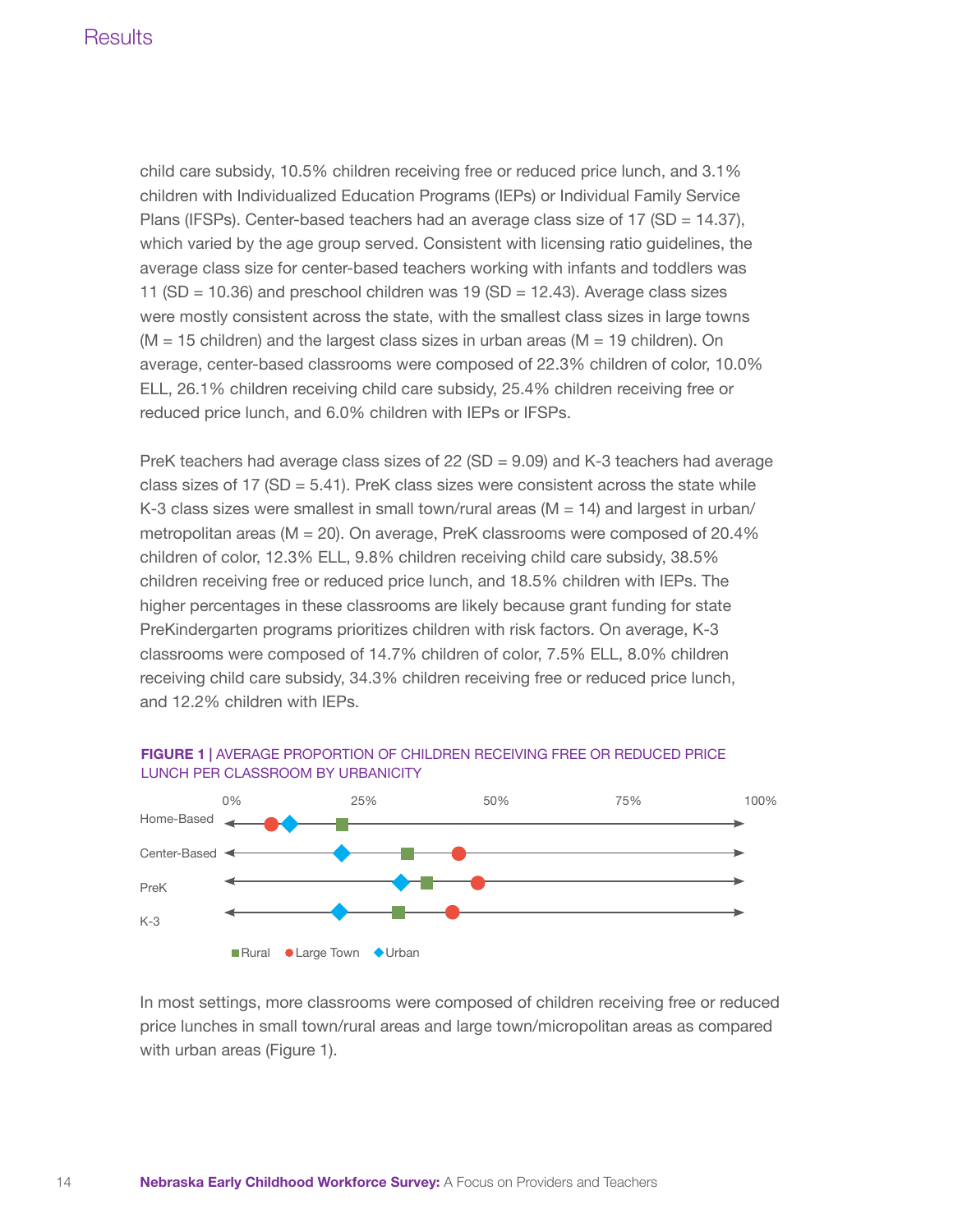### **DEMOGRAPHIC CHARACTERISTICS**

Nearly all teachers across settings were female. Home-based providers were the oldest group, reporting an average age of 48 years, with 62% of providers age 45 and older. Center-based teachers were the youngest group, on average, with 70% of teachers younger than 45, and 40% age 30 or younger. Average age of PreK and K-3 teachers was 39 and 42 years, respectively. Across settings, most teachers reported their race as white (Table 3).

|                  | Home-Based    | Center-Based  | <b>PreK</b>   | $K-3$         |
|------------------|---------------|---------------|---------------|---------------|
| <b>GENDER</b>    |               |               |               |               |
| <b>Male</b>      | 0.5%          | $3.0\%$       | 2.2%          | 2.7%          |
| <b>Female</b>    | 99.5%         | 97.0%         | 97.8%         | 97.3%         |
| <b>AGE</b>       |               |               |               |               |
| <b>Mean (SD)</b> | 48.41 (11.03) | 36.46 (12.41) | 39.39 (11.49) | 42.23 (12.24) |
| $18 - 30$        | 5.3%          | 39.9%         | 29.1%         | 21.4%         |
| $31 - 44$        | 32.7%         | 30.7%         | 36.2%         | 33.6%         |
| $45 - 60$        | 48.4%         | 25.2%         | 31.7%         | 38.3%         |
| $61 +$           | 13.6%         | 4.2%          | 3.0%          | 6.7%          |
| <b>RACE</b>      |               |               |               |               |
| <b>White</b>     | 93.8%         | 87.0%         | 98.9%         | 98.6%         |
| <b>Black</b>     | 2.5%          | 4.8%          | $0.0\%$       | $0.0\%$       |
| <b>Hispanic</b>  | 1.7%          | 3.1%          | 0.7%          | 0.7%          |
| <b>Other</b>     | 2.0%          | 5.1%          | 0.4%          | 0.7%          |

#### **TABLE 3 |** DEMOGRAPHIC CHARACTERISTICS

#### **DEGREE, TRAINING, TENURE, AND CHILD-CENTERED BELIEFS**

As shown in Figure 2, the educational backgrounds of the workforce varied drastically by setting. Nearly all PreK and K-3 teachers had bachelor's or graduate degrees, whereas only 46% of center-based teachers and 23% of home-based providers had bachelor's or graduate degrees.



#### **FIGURE 2 |** EDUCATIONAL ATTAINMENT BY SETTING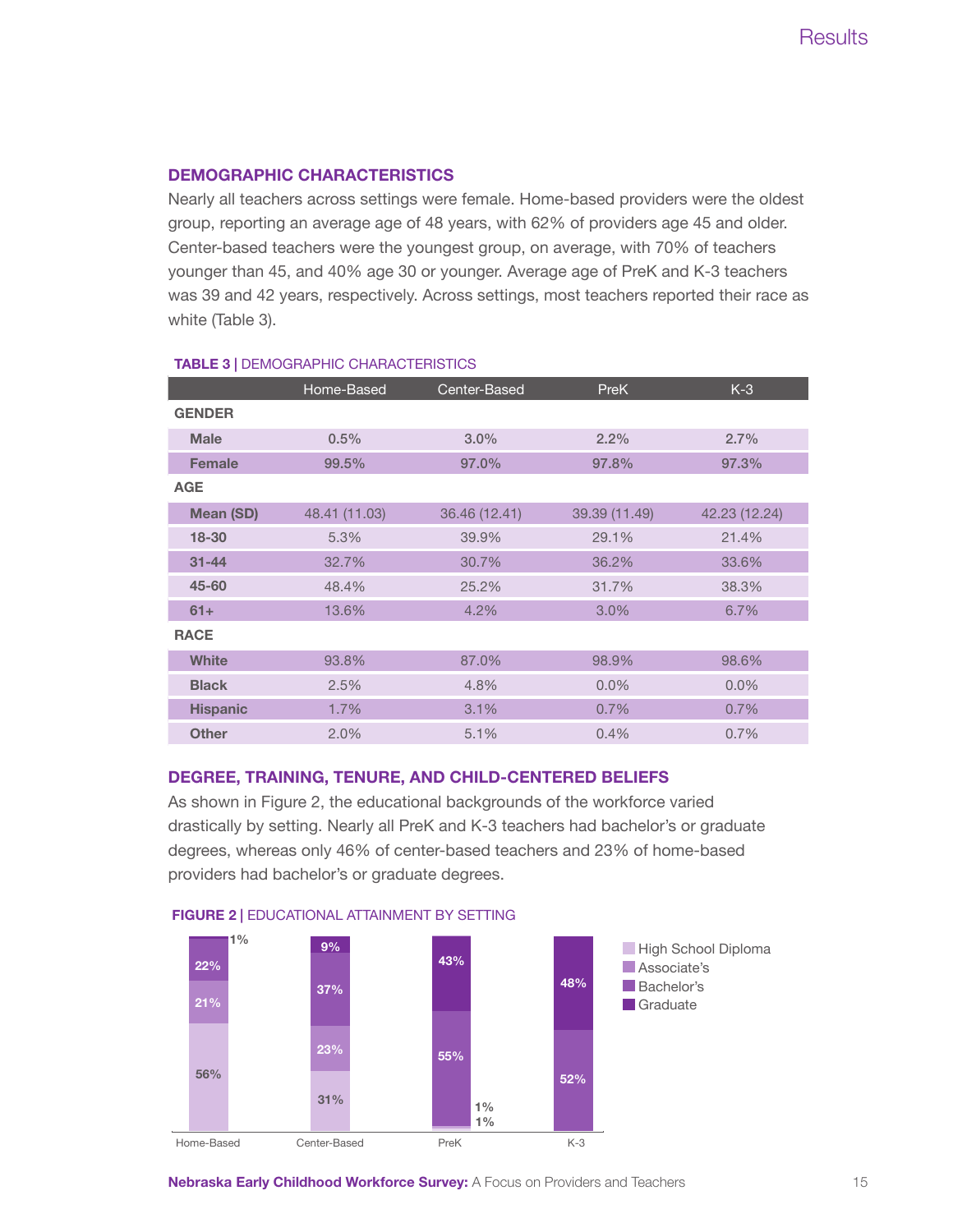Some home-based providers (6%) and center-based teachers (17%) reported having or working on a Child Development Associate credential (CDA). Similarly, 8% of home-based and 29% of center-based teachers reported having or working on a teaching certificate.

When analyzing educational attainment by both setting and urbanicity, a few differences emerged. Generally, urban educators were more educated than their rural counterparts. Among center-based providers, 41% of urban educators had bachelor's degrees compared with 28% in rural areas and 32% in large towns. Among home-based providers, 25% of urban, 23% of large town, and 16% of rural educators had bachelor's degrees. This trend continued for PreK and K-3 teachers. Among PreK teachers, 46% of large town and 43% of urban teachers had graduate degrees compared with 38% of rural educators. Even more pronounced, 60% of urban K-3 teachers had graduate degrees compared with 49% of large town and 33% of rural K-3 teachers (Figure 3).



**FIGURE 3 |** TEACHERS WITH BACHELOR'S DEGREES (HOME-BASED, CENTER-BASED) AND GRADUATE DEGREES (PreK, K-3) BY URBANICITY

Within center-based settings, educational attainment also varied by the age of the children served. Center-based preschool teachers were more educated than center-based infant and toddler teachers. Specifically, 43% of preschool teachers had bachelor's degrees and 11% had graduate degrees, whereas 31% of infant and toddler teachers had bachelor's degrees and only 2% had graduate degrees.

If applicable, teachers reported their majors in their highest degree attained. Most teachers with degrees majored in education-related fields, across settings. More precisely, 61.2% of home-based, 79.9% of center-based, and nearly all (98.4%) PreK and (99.8%) K-3 teachers with degrees majored in education-related fields. Most K-3 teachers reported education/special education, or multiple majors. The most common majors among PreK teachers were education/special education, child development/ early childhood education, or multiple majors. Center-based teachers most commonly reported degrees in child development/early childhood education, although many also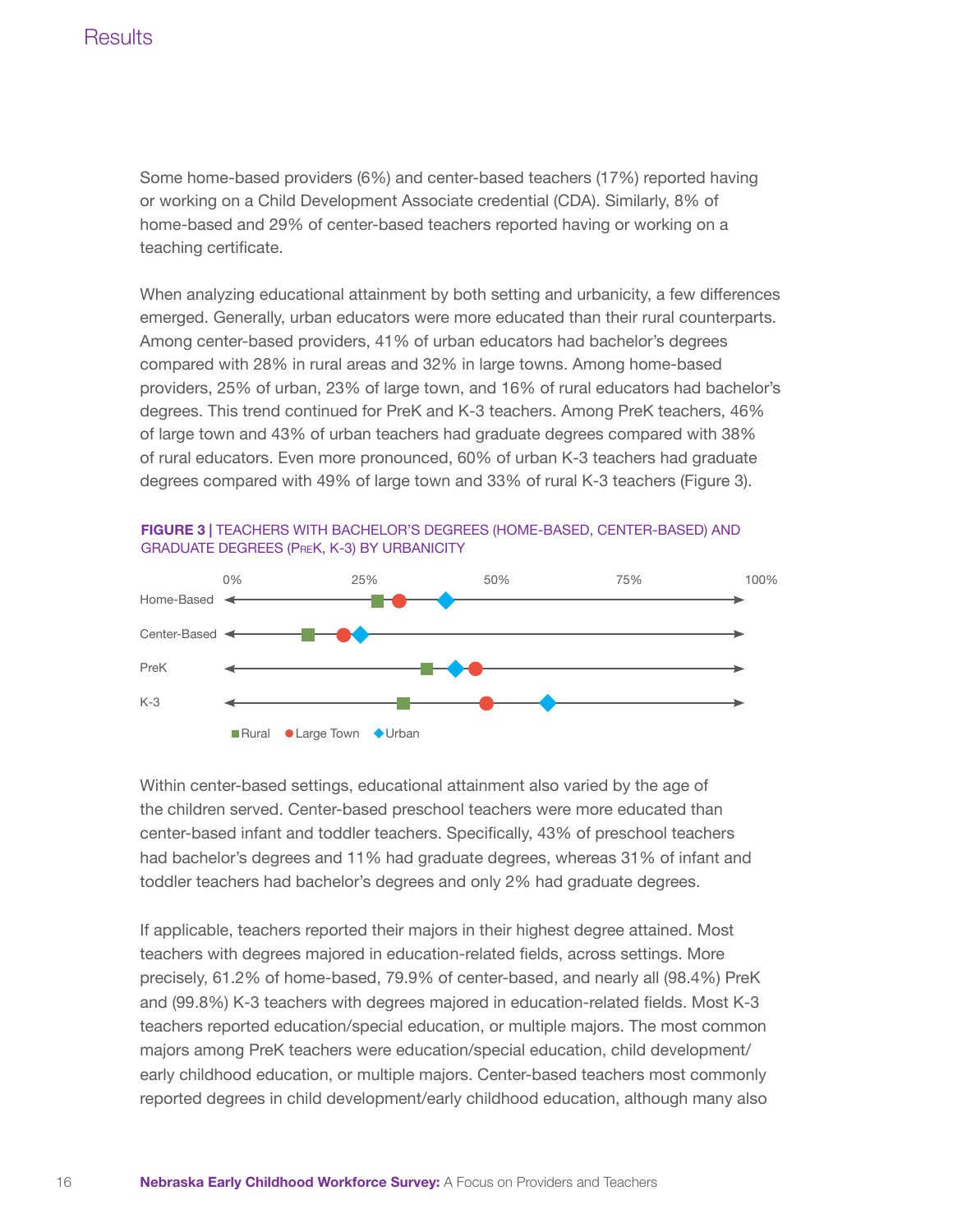reported degrees in other fields. Degrees in fields outside of education, psychology, and child development were most common among home-based providers (Table 4).

|                                       | Home-Based | Center-Based | PreK    | $K-3$   |
|---------------------------------------|------------|--------------|---------|---------|
| <b>Child Development or</b>           | 24.4%      | 34.9%        | 23.3%   | 6.3%    |
| <b>Early Childhood Education</b>      |            |              |         |         |
| <b>Psychology</b>                     | 4.6%       | 2.5%         | $0.4\%$ | 0.2%    |
| <b>Education or Special Education</b> | 13.7%      | 20.3%        | 34.3%   | 69.4%   |
| <b>Social Work</b>                    | 0.5%       | $1.4\%$      | $0.0\%$ | $0.0\%$ |
| <b>Other</b>                          | 44.2%      | 27.8%        | 13.1%   | 7.0%    |
| <b>Multiple Maiors</b>                | 12.7%      | 13.2%        | 29.0%   | 17.1%   |

#### **TABLE 4 |** REPORTED MAJORS AMONG TEACHERS WITH DEGREES

Teachers were asked how prepared they felt to work with children and their families at the beginning of their careers. For working with children, home-based providers felt the least prepared of all groups; 60.3% felt well-prepared to teach infants and toddlers, 56.8% felt well-prepared to teach preschool children, and 51.1% felt well-prepared to teach school age children. Among center-based teachers, 62.3% of teachers actually working with infants and toddlers felt well-prepared to work with this age group at the start of their careers. This estimate was similar for center-based teachers working with preschool children (65.5%). PreK and K-3 teachers felt the most prepared to teach their respective age groups with 73.0% of PreK teachers feeling well-prepared and 72.0% of K-3 teachers (Figure 4).

#### **FIGURE 4 |** TEACHERS FEELING WELL-PREPARED TO WORK WITH CHILDREN BY AGE OF CHILD



Generally, teachers felt less prepared to work with families than children. K-3 teachers felt the least prepared to work with families at the beginning of their careers; less than half (44.2%) reported feeling well-prepared. Of all groups, home-based providers felt the most well-prepared to work with families (Figure 5).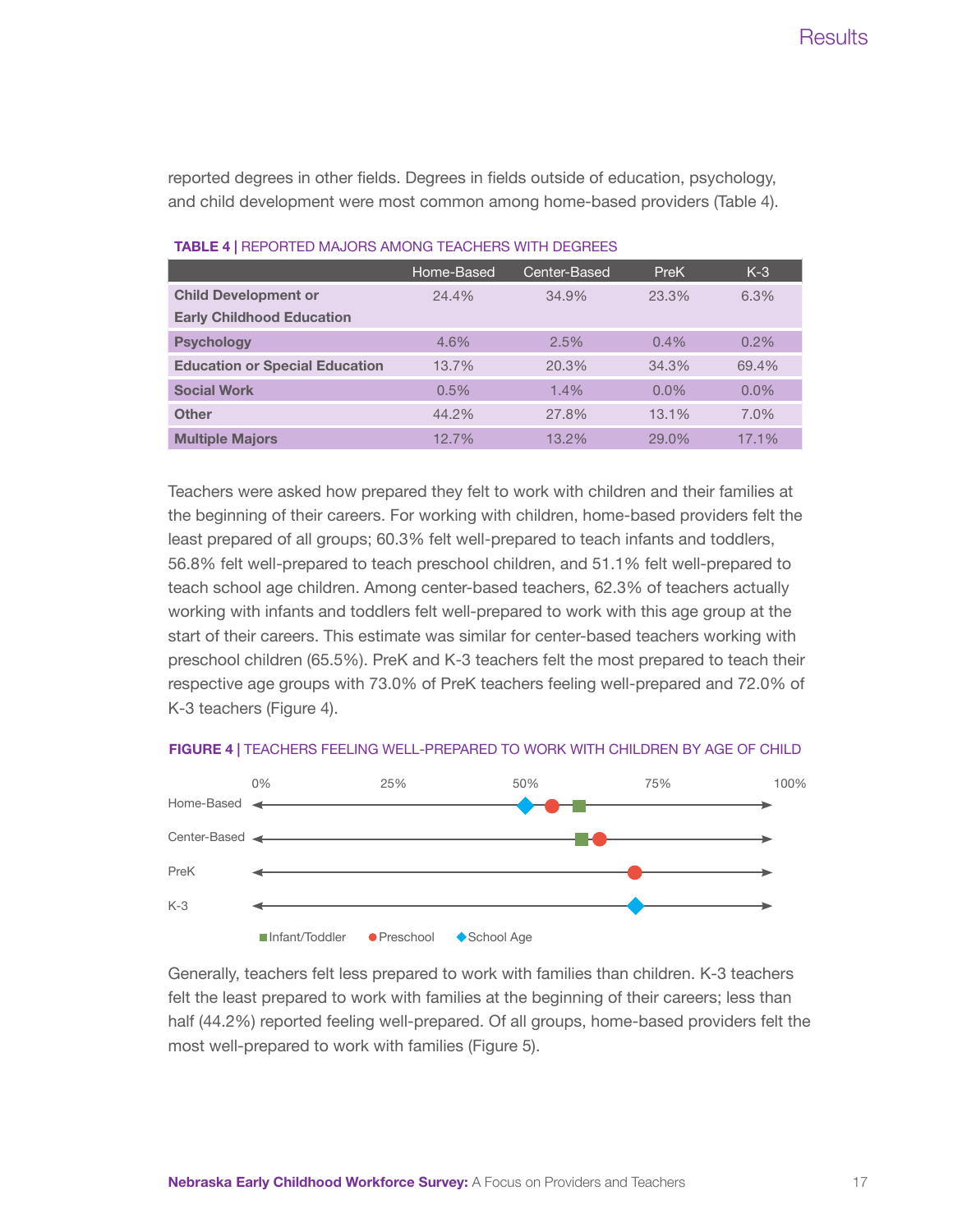

**FIGURE 5 |** TEACHERS FEELING WELL-PREPARED TO WORK WITH FAMILIES BY AGE OF CHILD

Consistent with findings regarding age, home-based providers had the most years of teaching experience and the most tenure in their current positions. On average, center-based teachers had the fewest years of experience and the least tenure. Means and standard deviations are presented in Table 5.

#### **TABLE 5 |** AVERAGE EXPERIENCE AND TENURE

|                            | ' Home-Based , | Center-Based | PreK        | $K-3$         |
|----------------------------|----------------|--------------|-------------|---------------|
| <b>Years of Experience</b> | 18.52 (11.22)  | 12.09(9.29)  | 14.12(9.22) | 16.55 (10.67) |
| <b>Current Tenure</b>      | 15.63 (10.81)  | 6.03(6.55)   | 6,80(6,69)  | 10.57(9.56)   |

The Modernity Scale (Schaefer & Edgerton, 1985) measures the extent to which teachers embraced more child-centered or adult-centered beliefs. Adult-centered beliefs represent more traditional views of educating children (i.e., "Children will not do the right thing unless they are told what to do") while child-centered beliefs represent more progressive views (i.e., "Children learn best by doing things themselves rather than listening to others"). Of all groups, on average, home-based providers reported the most adult-centered beliefs. PreK teachers, on average, reported the most child-centered beliefs (Figure 6).

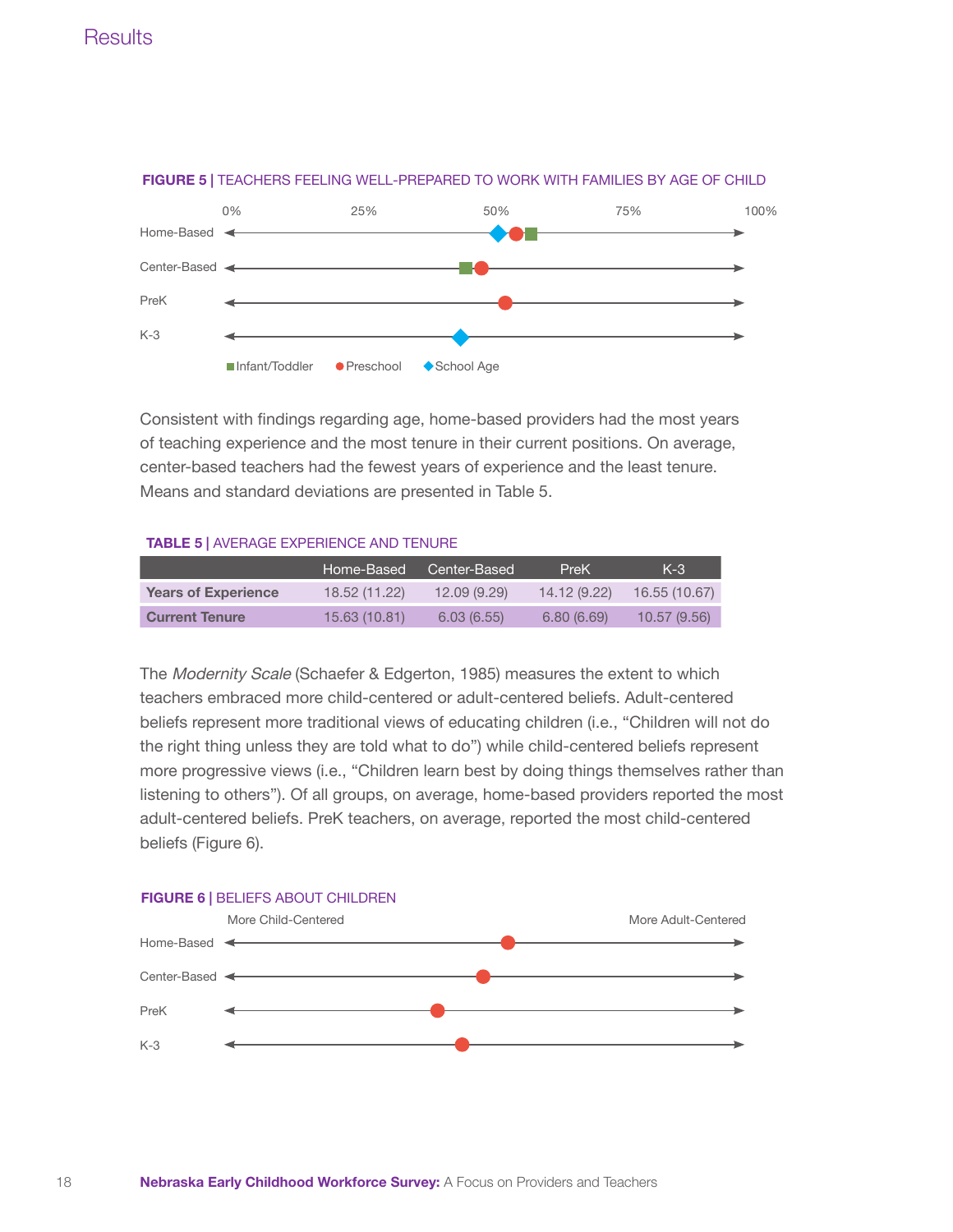#### **PROFESSIONAL DEVELOPMENT AND CONTINUING EDUCATION**

As shown in Table 6, few teachers reported taking continuing education courses at the time of the survey, although slightly more teachers reported that they were planning to take courses. Of all groups, PreK teachers were the most likely to report both taking and planning to take courses, followed closely by center-based teachers. Trainings appear more common than courses, however, as many teachers reported engaging in various trainings in the past year. Early Childhood Training Centers was the most common source for trainings among home-based and center-based teachers. Local school districts and educational service units (ESUs) were the most common locations for trainings among PreK and K-3 teachers. The majority of teachers, across settings, reported not participating in T.E.A.C.H. (Teacher Education and Compensation Helps) scholarships or not having any knowledge about the program.

|                                          | Home-Based | Center-Based | PreK    | $K-3$   |
|------------------------------------------|------------|--------------|---------|---------|
| <b>Currently Taking Courses</b>          | $4.6\%$    | $13.2\%$     | 14.4%   | 4.5%    |
| <b>Planning to Take Courses</b>          | 13.0%      | 24.8%        | 29.0%   | 14.1%   |
| <b>TRAININGS IN PAST YEAR</b>            |            |              |         |         |
| <b>NE Cooperative Extension</b>          | 34.3%      | 23.8%        | $8.2\%$ | 7.5%    |
| <b>EC Training Center</b>                | 76.9%      | 50.7%        | 33.6%   | 2.0%    |
| <b>Provider in Community</b>             | 37.7%      | 18.1%        | 12.8%   | 3.6%    |
| <b>ESU</b>                               | 49.0%      | 37.7%        | 68.0%   | 66.0%   |
| <b>Early Learning Connection Partner</b> | 22.7%      | 17.3%        | 9.8%    | $0.7\%$ |
| <b>Coaching or Mentoring</b>             | 7.9%       | 21.9%        | 34.6%   | 27.0%   |
| <b>Local School District</b>             | $9.9\%$    | 26.4%        | 75.4%   | 83.0%   |
| <b>Online Training</b>                   | 34.1%      | 34.8%        | 47.2%   | 51.3%   |
| <b>PARTICIPATES IN T.E.A.C.H.</b>        |            |              |         |         |
| Yes                                      | 4.3%       | 6.2%         | $3.8\%$ | 1.4%    |
| <b>No</b>                                | 69.1%      | 56.3%        | 52.3%   | 48.5%   |
| Don't Know About It                      | 26.6%      | 37.5%        | 43.9%   | 50.1%   |

#### **TABLE 6 |** PROFESSIONAL DEVELOPMENT AND TRAINING EXPERIENCES

#### **COMPENSATION, BENEFITS, AND PUBLIC ASSISTANCE**

Teachers reported their earnings in the metric of their choosing (i.e., hourly or annually). Most home-based, PreK, and K-3 teachers chose to report annual earnings while most center-based teachers chose to report hourly wages. To provide comparable data, we utilized teachers' self-reports of hours worked per week and months worked per year to calculate hourly and annual estimates for each individual; both median estimates are presented in Table 7.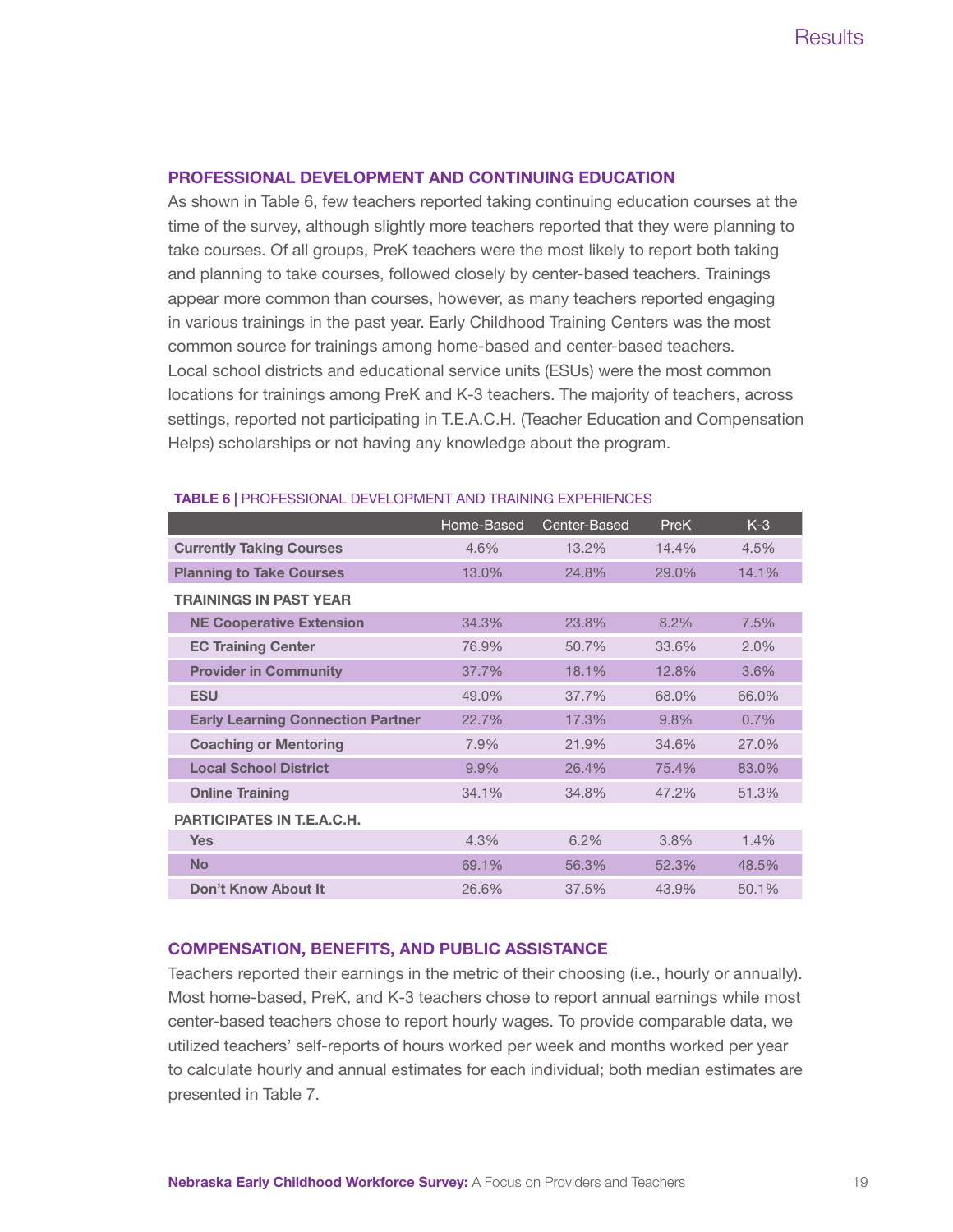|                               | Home-Based    | Center-Based  | <b>PreK</b>  | $K-3$        |
|-------------------------------|---------------|---------------|--------------|--------------|
| <b>Median Hourly Pay</b>      | \$10.72       | \$11.00       | \$20.53      | \$23.14      |
| <b>Median Annual Pay</b>      | \$25,980      | \$18,706      | \$36,000     | \$41,000     |
| <b>Hours Worked Per Week</b>  | 47.66 (15.76) | 34.36 (10.56) | 39.20 (5.84) | 40.96 (5.32) |
| Works > 40 Hours Per Week     | 78.6%         | 6.6%          | 14.1%        | 20.3%        |
| <b>Months Worked Per Year</b> | 11.73 (1.06)  | 11.20(1.53)   | 9.97(.96)    | 9.97(1.42)   |
| <b>Has Another Paid Job</b>   | 11.6%         | 18.5%         | 20.4%        | 19.2%        |

#### **TABLE 7 |** COMPENSATION, TIME WORKING, AND MULTIPLE JOB STATUS

PreK and K-3 teachers made roughly \$40,000/year, with K-3 teachers making slightly more than PreK teachers. These teachers reported working roughly 40 hours/week and 10 months/year. Twenty percent of K-3 and PreK teachers reported having other paying jobs. Home-based providers had median annual earnings of approximately \$26,000, but because the majority of home-based providers (79%) worked more than 40-hour weeks, this equated to less than \$11/hour. Eleven percent of home-based providers had multiple jobs. Home-based providers in urban settings made slightly more than their rural and large town counterparts (\$14/hour vs. \$11/hour, on average). Finally, center-based teachers were the lowest compensated at roughly \$19,000/year. On average, they worked 34 hours/week and 11 months/year; 19% had multiple jobs. Center-based teachers' pay did not vary by urbanicity.



#### **FIGURE 7 |** MEDIAN HOURLY EARNINGS BY SETTING AND HIGHEST DEGREE

When earnings were considered in conjunction with degree attainment, the line remained flat for center-based and home-based providers. In contrast, PreK and K-3 teachers with graduate degrees earned more per hour than teachers with bachelor's degrees, reflecting typical school district pay scales. Trends were similar regardless of whether or not degrees were in education-related fields (Figure 7).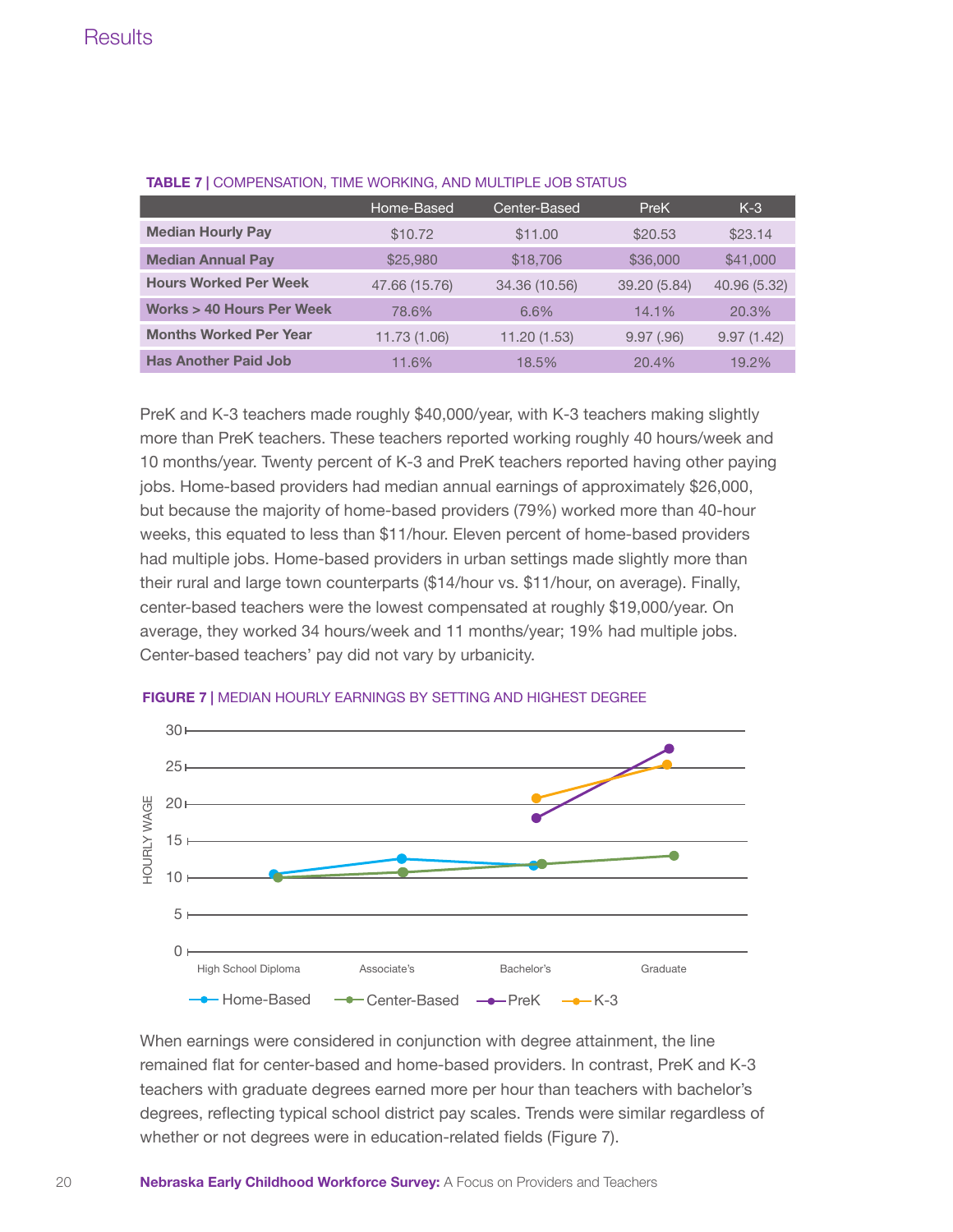Consistent with the low wages reported by home-based and center-based teachers, these groups had the highest utilization rates of public assistance. Twenty-seven percent of home-based and 20% of center-based teachers utilized some form of public assistance, with the most common forms being free or reduced price lunches for their children, Medicaid, and child care subsidy (Figure 8). Educators within rural communities tended to utilize public assistance at higher rates than their urban counterparts (Table 8).



#### **FIGURE 8 |** PUBLIC ASSISTANCE USE

#### **TABLE 8 |** UTILIZATION RATES OF PUBLIC ASSISTANCE BY URBANICITY AND SETTING

|                   | Home-Based | Center-Based | PreK | $K-3$ |
|-------------------|------------|--------------|------|-------|
| <b>Rural</b>      | 28%        | 25%          | 14%  | 15%   |
| <b>Large Town</b> | 31%        | 27%          | 8%   | 4%    |
| Urban             | 23%        | 20%          | 8%   | 6%    |

Nearly all PreK and K-3 teachers reported having the option of employer-sponsored insurance. However, only four in 10 center-based teachers reported working in centers that provided health insurance. More center-based teachers reported having the option of employer-sponsored health insurance in urban (42%) and large town (37%) centers than rural centers (29%). Although it was not applicable to ask if home-based providers had employer-sponsored insurance, most (70%) reported having health insurance from some source.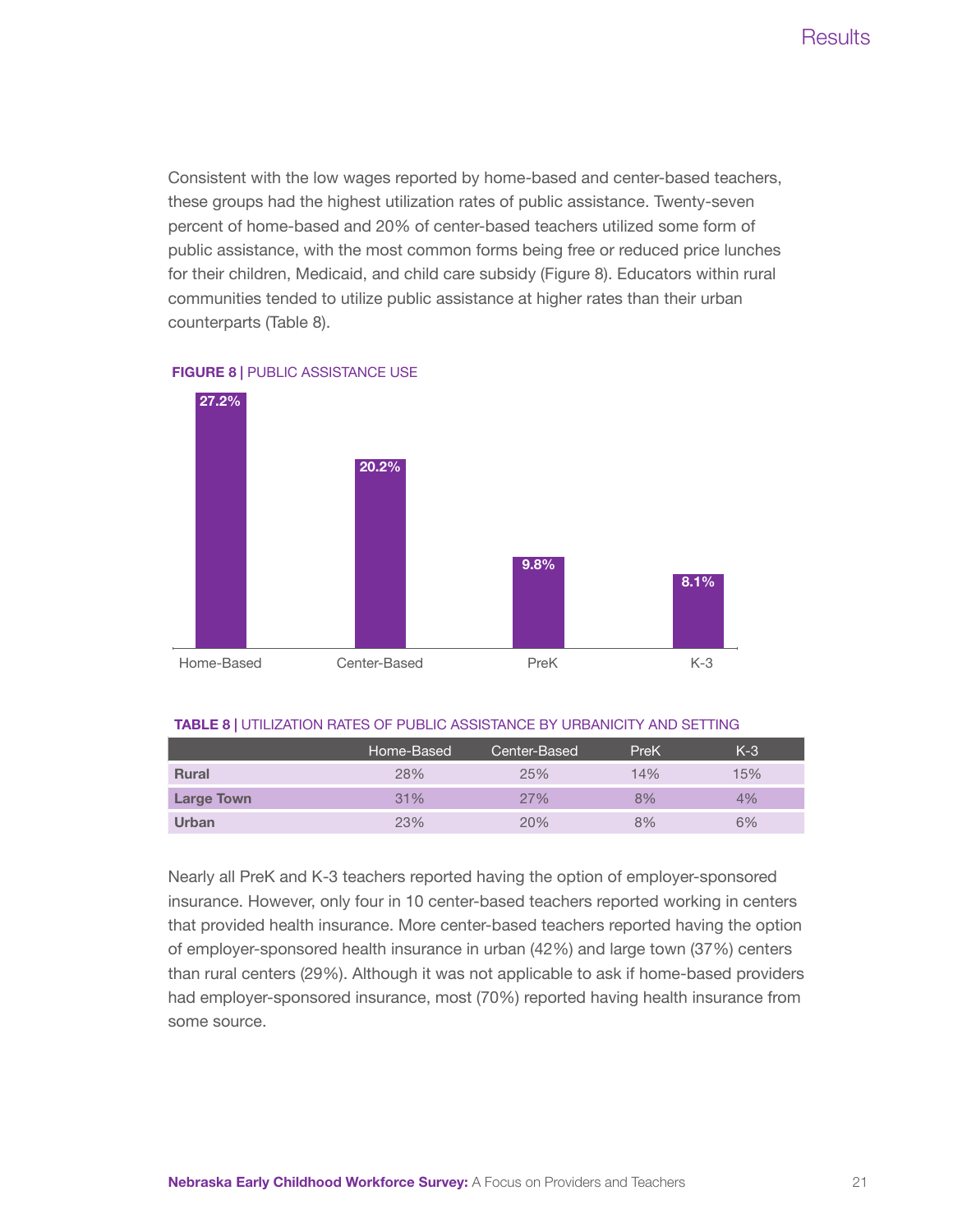

**FIGURE 9 |** HEALTH INSURANCE STATUS/PROVISION

In addition to health insurance, nearly all PreK and K-3 teachers received paid sick leave and paid retirement benefits from their employers. About half of PreK and K-3 teachers received paid maternity leave. Center-based teachers received fewer employer-provided benefits than PreK and K-3 teachers. Roughly half of center-based teachers received paid sick leave and 35% had paid retirement benefits. Only 20% of center-based teachers received paid maternity leave (Figure 10). Instead, most center-based teachers reported receiving discounted child care for their own children, and free meals for themselves. Home-based providers were not asked about employer-provided benefits as most were self-employed.



#### **STRESS AND DEPRESSION**

Teachers responded to the Job Stress Inventory (Curbow et al., 2000), which focuses on control, resources, demands, and other challenges of the workplace.

Control is the extent to which teachers believe they have autonomy and control over the workplace, including the organization of the classroom, the availability of supplies, and parents' responsiveness. Home-based providers reported noticeably more control than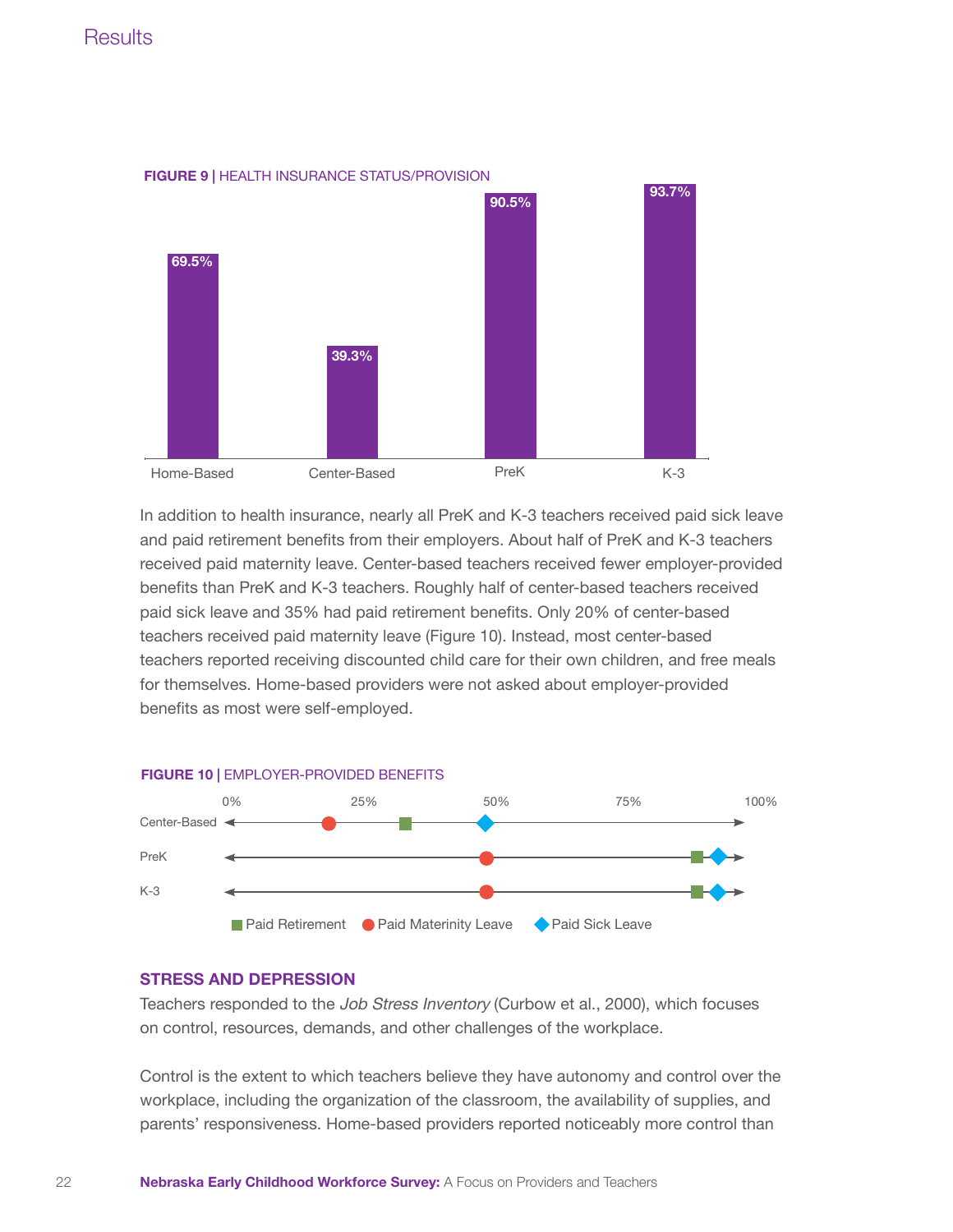any other setting, equivalent to "often" feeling in control of the workplace. On average, teachers in all other settings felt "some" control; K-3 teachers felt the least control.

Resources indicate teachers feel respected, influential, and satisfied by their work. Teachers reported similar resource levels across settings, and "often" felt they had resources. Home-based providers reported the most resources while K-3 reported the fewest resources.

Demands are workplace challenges, such as parents' blame or lack of communication and children's behavior problems or needs. Specific demands focus on challenges with administrators or other staff at the center/school. Teachers, across settings, reported "some" demands. K-3 teachers reported the most general demands and center-based teachers reported the most specific demands. Home-based providers reported the fewest general demands, while PreK teachers reported the fewest specific demands. Specific demands were not applicable to home-based providers.



#### **FIGURE 11 |** JOB STRESS INVENTORY

#### **TABLE 9 |** JOB STRESS MEANS, STANDARD DEVIATIONS, AND RANGES ACROSS SETTINGS

|                         | Home-Based        | Center-Based        | PreK              | $K-3$             |
|-------------------------|-------------------|---------------------|-------------------|-------------------|
| <b>Demands</b>          | $2.57(.68); 1-5$  | $2.72$ (.65); 1-5   | $2.69(.60); 1-4$  | $2.93(.60); 1-5$  |
| <b>Control</b>          | $4.39(.65)$ ; 1-5 | $2.94(.82); 1-5$    | $3.12(.76)$ 1-5   | $2.71(.67)$ ; 1-5 |
| <b>Resources</b>        | $4.16(.68)$ ; 1-5 | $4.00$ (.68); $1-5$ | $4.13(.52)$ ; 3-5 | $3.91(.56); 2-5$  |
| <b>Specific Demands</b> | n/a               | $2.11(.74); 1-4$    | $1.97(.61); 1-4$  | $2.03(.61); 1-4$  |

The CES-D-10 (Radloff, 1977) was used to estimate teachers' depressive symptoms. Most teachers, across settings, reported some symptoms of depression, such as feeling lonely or feeling like everything was an effort. Although not a clinical diagnosis, scores above 10 indicate clinically significant symptoms. In our sample, 8% of home-based and K-3 teachers, 10% of PreK teachers, and 11% of center-based teachers report clinically significant symptoms.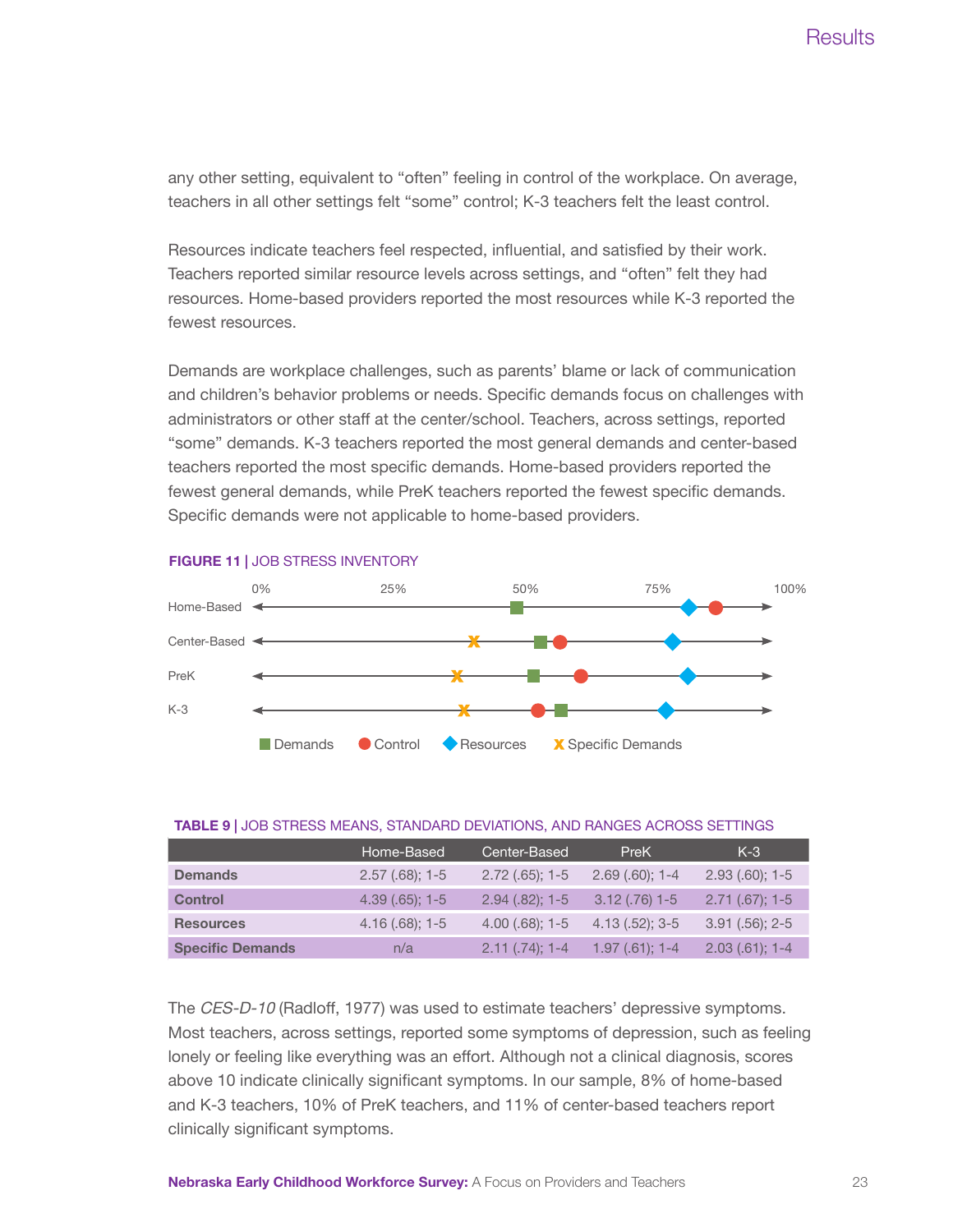Home-based, PreK, and K-3 teachers in rural areas were slightly more at risk for depression than their large town and urban counterparts. However, within center-based settings, urban teachers were twice as likely to be at risk for depression as teachers in rural areas and large towns.

|                             | Home-Based | Center-Based | <b>PreK</b> | $K-3$ |
|-----------------------------|------------|--------------|-------------|-------|
| <b>No Symptoms</b>          | 21.9%      | 10.1%        | 13.0%       | 10.5% |
| <b>Some Symptoms</b>        | 78.1%      | 89.8%        | 87.0%       | 89.5% |
| <b>Clinically Depressed</b> | $8.0\%$    | 10.7%        | 9.6%        | 8.1%  |
| <b>Rural</b>                | 11%        | 7%           | 11%         | 10%   |
| Large Town                  | 5%         | 6%           | 9%          | 9%    |
| Urban                       | 9%         | 14%          | 9%          | 5%    |

#### **TABLE 10 | DEPRESSIVE SYMPTOMS ACROSS SETTINGS AND BY URBANICITY**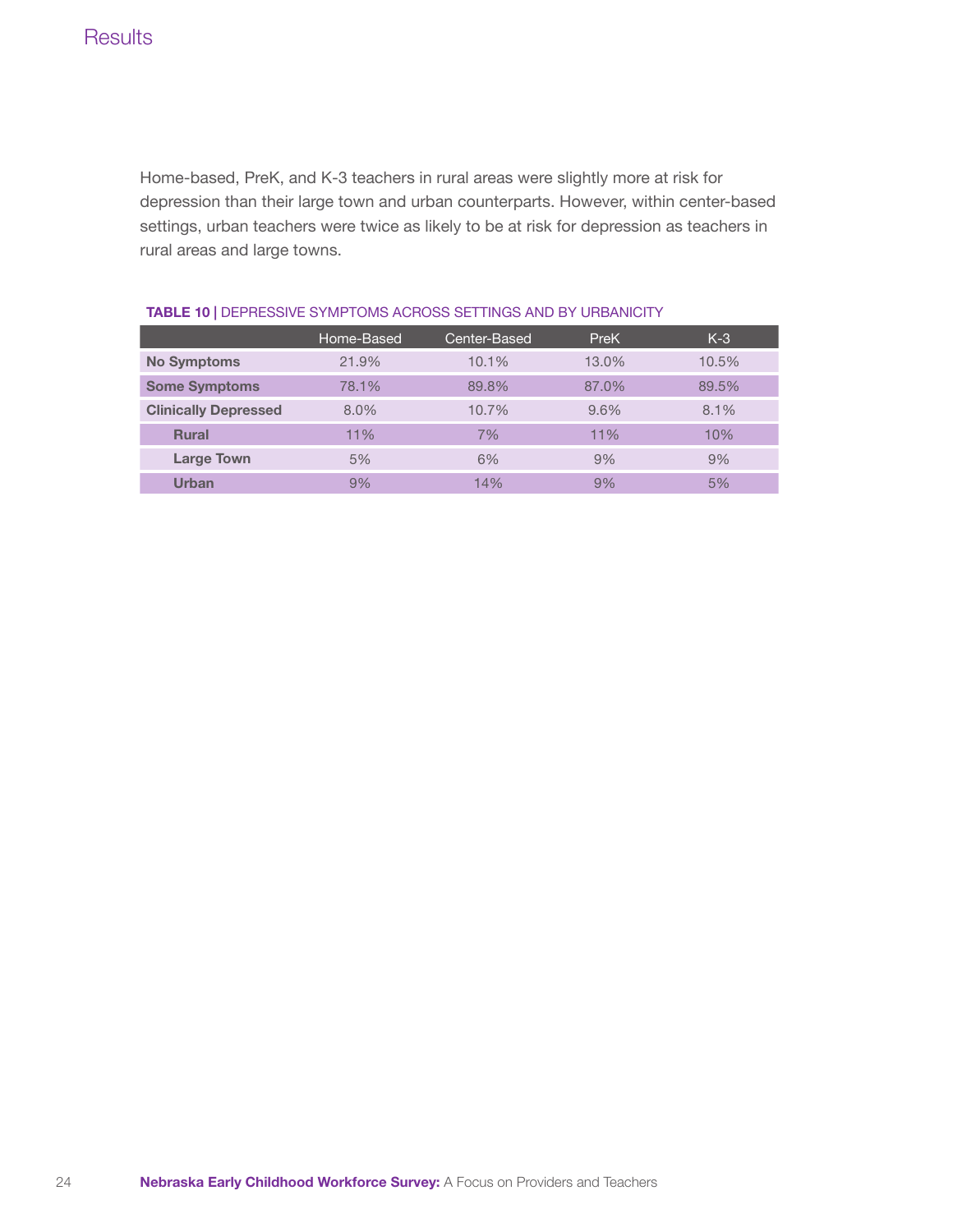## Conclusion and **Recommendations**

The Nebraska Early Childhood Workforce Survey offers comprehensive information about the characteristics and qualifications of the state's workforce. Results from this study demonstrate the complexity of the early childhood landscape. Although some characteristics overlapped across settings, many characteristics varied, demonstrating the need for increased understanding of the entire birth through Grade 3 early childhood workforce.

#### **Several areas of promise exist within the early care and education field in**

**Nebraska.** Teachers tended to have considerable experience in the field, which demonstrates their commitment to their work. Teachers also reported engaging in various trainings, demonstrating their commitment to their own professional development. However, findings also suggest several areas for growth and a need for increased support on behalf of these professionals.

## **With growing diversity in the background of Nebraska's young population, there is a need for more racial and ethnic diversity among all early childhood teaching**

**staff.** In our study, on average, classrooms were composed of 10% to 22% of students who were racially, ethnically, and culturally diverse. However, these settings had little to no diversity among educators. In light of research suggesting that young children benefit from having classroom teachers of the same race/ethnicity with shared cultural heritage (e.g., Downer, Golbe, Myers, & Pianta, 2016), efforts should be made to recruit and retain a diverse early childhood workforce.

### **Findings point to the need for better and more consistent training to ensure teachers feel well-prepared to teach children and engage families.** Not all

teachers consistently felt prepared to teach young children at the beginning of their careers; they felt even less prepared to work with families. Interestingly, less than half of the K-3 teachers surveyed felt well-prepared to work with families at the start of their careers, lower than any other group, despite nearly all K-3 teachers possessing bachelor's degrees. It is important to consider how degree programs and other forms of professional development can effectively equip teachers with strategies to support children and engage parents. Teachers and parents can be extremely valuable partners in cooperatively promoting children's development (Sheridan, Kunz, Holmes, & White, 2016).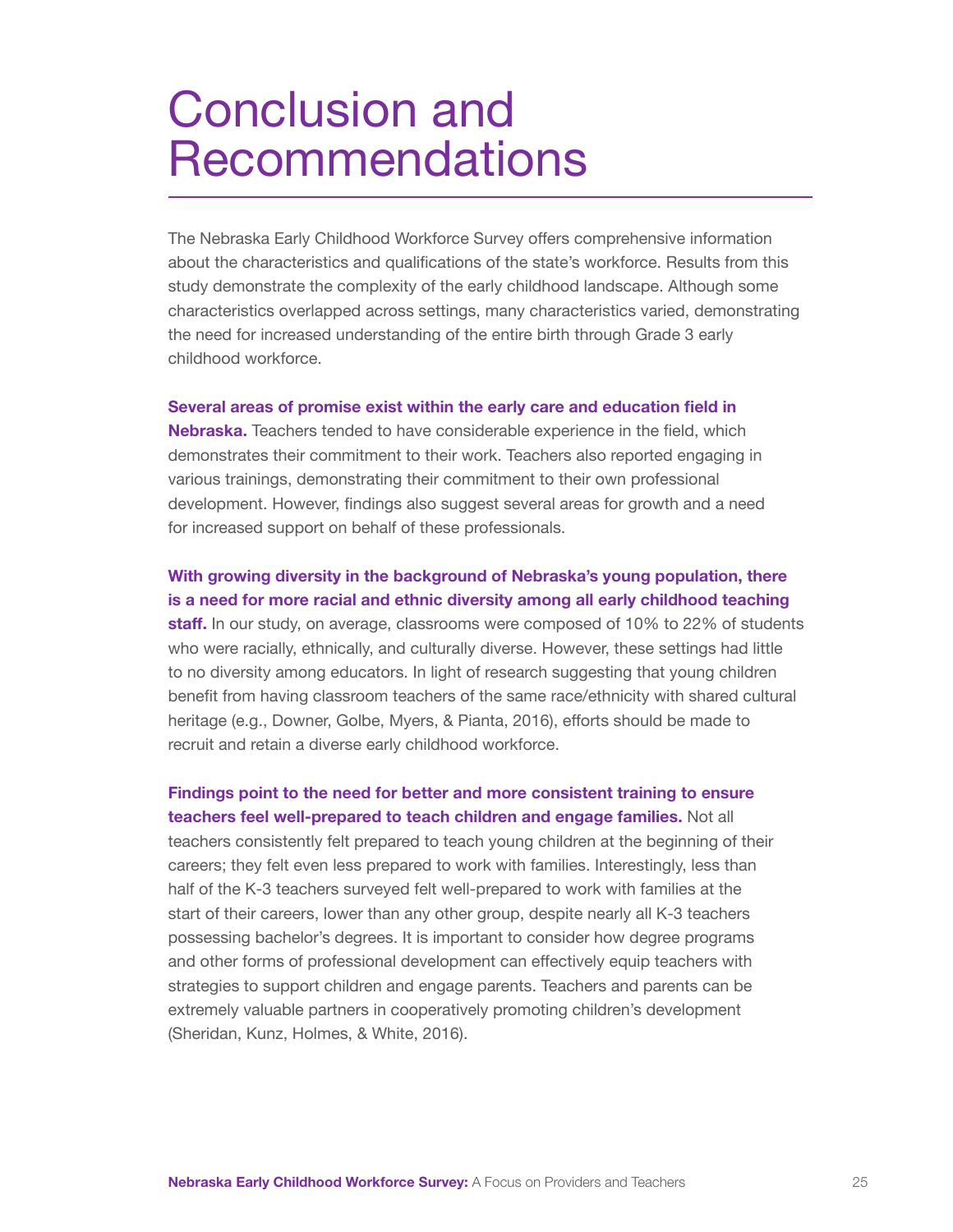**Efforts should be made to increase access to higher education across the state, enabling rural and urban teachers, and teachers working in various settings, equal access to advanced degrees.** Higher education offers a potential pathway for promoting teachers' knowledge and competencies regarding early childhood development and education. This report uncovered several disparities in terms of who is accessing higher education in Nebraska. Urban educators, across settings, are attaining more advanced degrees than rural educators. For instance, urban K-3 teachers are nearly twice as likely to have graduate degrees than K-3 teachers in rural areas. Furthermore, home-based and center-based teachers are far less likely to have bachelor's degrees compared with their PreK and K-3 counterparts. Although this may reflect varying educational requirements within settings, it is worth considering the extent to which higher education is accessible to all early childhood educators who are interested in attaining advanced degrees.

## **Teachers need livable wages and employer-sponsored benefits in order to care for themselves and their families, and avoid reliance on public assistance and second**

**jobs.** With median hourly earnings for home-based providers and center-based teachers equaling \$11/hour, it calls into question the extent to which educators can realistically sustain themselves and support their families. This may explain why many teachers reported holding second jobs, utilizing public assistance, and why home-based providers, in particular, reported working close to an average of 50 hours each week. Our findings show that home-based providers and center-based teachers received low wages regardless of educational attainment. In light of recent recommendations that all early childhood educators possess bachelor's degrees (Institute of Medicine & National Research Council, 2015), it is necessary to consider the current lack of financial incentives for degree attainment. Teachers did not consistently receive employer-sponsored benefits, which exacerbated teachers' financial burdens. In particular, center-based teachers did not consistently receive medical insurance and sick leave, which may deter them from seeking necessary medical care during illness and injury, thus putting themselves, their co-workers, and the children in their classrooms at risk. Furthermore, across settings, no teachers consistently received paid maternity leave, thus limiting their ability to care for their own families and balance their personal and professional lives. As a result, it is imperative for stakeholders and policymakers to think critically about how the early childhood workforce is supported.

**Efforts should be made to support the psychological well-being of the early childhood workforce, including lessening teachers' stress and depression, to ensure all teachers are capable of their best work on behalf of young children.** Teachers often felt as though they had resources, but expressed mid-levels of stress, equivalent to feeling some demands. Home-based providers often felt in control of their jobs, whereas all other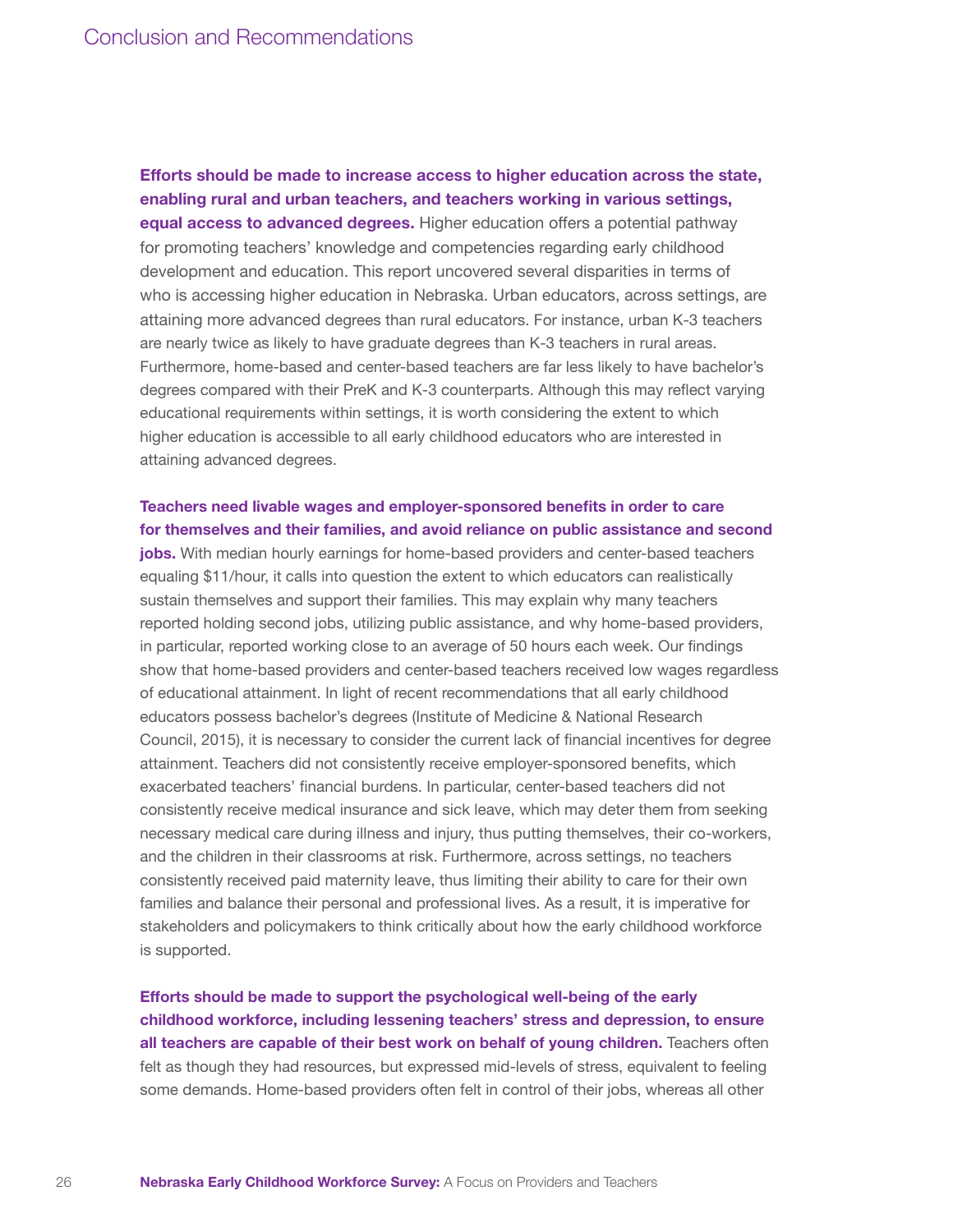groups felt only some control. Nevertheless, a range of stress levels was experienced within these settings, and some teachers in all settings experienced high levels of stress and low levels of support. High levels of stress can lead to poor job performance and burnout (Jennings & Greenberg, 2009). Related to teachers' stress is teachers' depression (Whitaker, Becker, Herman, & Gooze, 2013). In this study, between 8% and 11% of teachers across settings experienced clinically significant levels of depression, with the majority of teachers experiencing at least some symptoms of depression. Among center-based teachers, risk for depression was highest among teachers working in urban settings. Rural teachers had higher risk of depression within home-based, PreK, and K-3 settings. Given that teachers' depressive symptoms are inherently negative for the individual experiencing them, and subsequently detrimental to the children in their classrooms (McLean & Connor, 2015), it is extremely important to support the overall well-being of the early childhood workforce.

In conclusion, the first eight years of a child's life are crucial for lifetime success. The adults who provide care, instruction, and support during these years are fundamental to children achieving their potential and growing into confident and capable young people. Since nearly all children in Nebraska spend time interacting with adults in early childhood settings during their first eight years, it is necessary to have a skilled, informed, and diverse workforce to support children's development. However, as this report suggests, the current Nebraska workforce faces many challenges. Nebraska's early childhood workforce is not diverse and does not consistently feel well-prepared to teach and work with families. If the workforce does not have adequate access to high-quality training, advanced degrees, livable wages, and benefits, across all early childhood settings, Nebraska children will not enjoy the benefits promised by high-quality early childhood care and education. The workforce requires support in order to be supportive of children. There are no simple solutions to these complex issues; efforts must be systematic and sustained and require the creative thinking and commitment of stakeholders, policymakers, and the public. Ultimately, we are confident that a sustained commitment to Nebraska's early childhood workforce offers tremendous promise in transforming the lives of young children.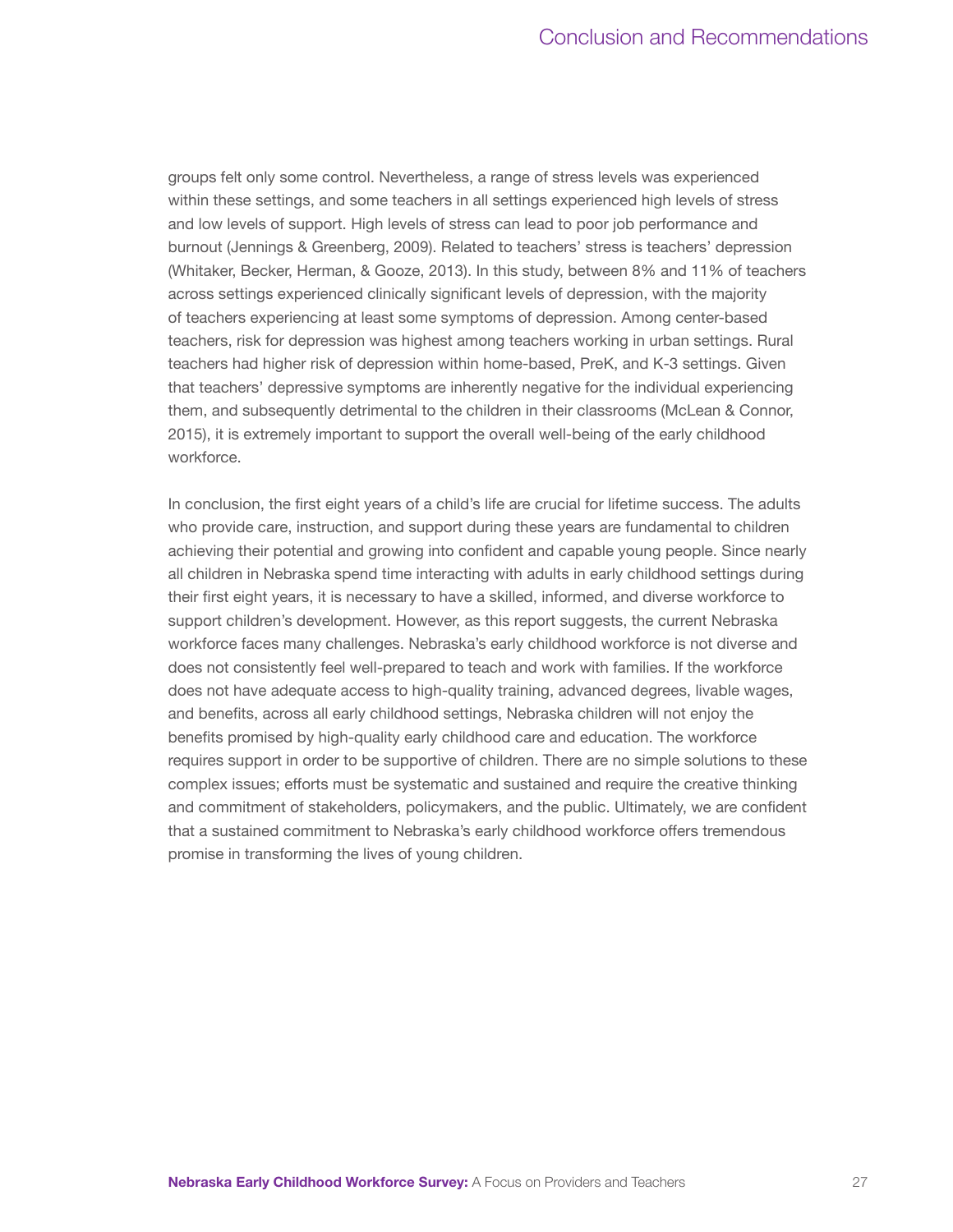## **References**

Bryant, D. M., Wesley, P., Burchinal, M. R., Sideris, J., Taylor, K., Fenson, C., . . . Jeon, H. J. (2009). The QUINCE-PFI study: An evaluation of a promising model for child care provider training. Chapel Hill, NC: University of North Carolina at Chapel Hill, FPG Child Development Institute.

Buffett Early Childhood Institute & Gallup. (2016). Nebraskans speak about early care and education: Buffett Early Childhood Institute/Gallup survey on early childhood care and education in Nebraska. Retrieved from: http://buffettinstitute.nebraska.edu/-/media/beci/docs/announcement--buffett-gallup-survey-findings-report.ashx

Curbow, B., Spratt, K., Ungaretti, A., McDonnell, K. & Breckler, S. (2000). Development of the child care worker job stress inventory. Early Childhood Research Quarterly*,* 15(4), 515-536.

Downer, J. T., Goble, P., Myers, S. S., & Pianta, R.C. (2016). Teacher-child racial/ethnic match within pre-kindergarten classrooms and children's early school adjustment. Early Childhood Research Quarterly*,* 37(4), 26-38.

Institute of Medicine (IOM) and National Research Council (NRC). (2015). *Transforming the workforce for children birth through age 8: A unifying foundation*. Washington, DC: The National Academies Press.

Jennings, P. A., & Greenberg, M. T. (2009). The prosocial classroom: Teacher social and emotional competence in relation to student and classroom outcomes. Review of Educational Research, 79(1), 491-525.

McLean, L., & Connor, C. M. (2015). Depressive symptoms in third-grade teachers: Relations to classroom quality and student achievement. Child Development, 86(3), 945-954.

NSECE Project Team (National Opinion Research Center) (2012). National Survey of Early Care and Education (NSECE). ICPSR35519-v4. Ann Arbor, MI: Inter-university Consortium for Political and Social Research.

Radloff, L. S. (1977). The CES-D scale: A self-report depression scale for research in the general population. Applied psychological measurement, 1(3), 385-401.

Schaefer, E. S., & Edgerton, M. (1985). Parent and child correlates of parental modernity. In I. E. Sigel (Ed.), Parental belief systems: The psychological consequences for children (pp. 287-318). Hillsdale, NJ: Erlbaum.

Sheridan, S. M., Kunz, G. M., Holmes, S., & Witte, A. (2017). Family-School Partnerships in Rural Communities: Benefits, Exemplars, and Future Research. In Rural Education Research in the United States (pp. 269-289). Springer International Publishing.

U.S. Census Bureau. (2016). Annual Estimates of the Resident Population by Sex, Race, and Hispanic Origin for the United States, States, and Counties: April 1, 2010, to July 1, 2015. Retrieved from https://factfinder.census.gov/faces/tableservices/jsf/pages/productview.xhtml?src=bkmk

Whitaker, R. C., Dearth-Wesley, T., & Gooze, R. A. (2015). Workplace stress and the quality of teacher-children relationships in Head Start. *Early Childhood Research Quarterly*, 30, 57- 69.